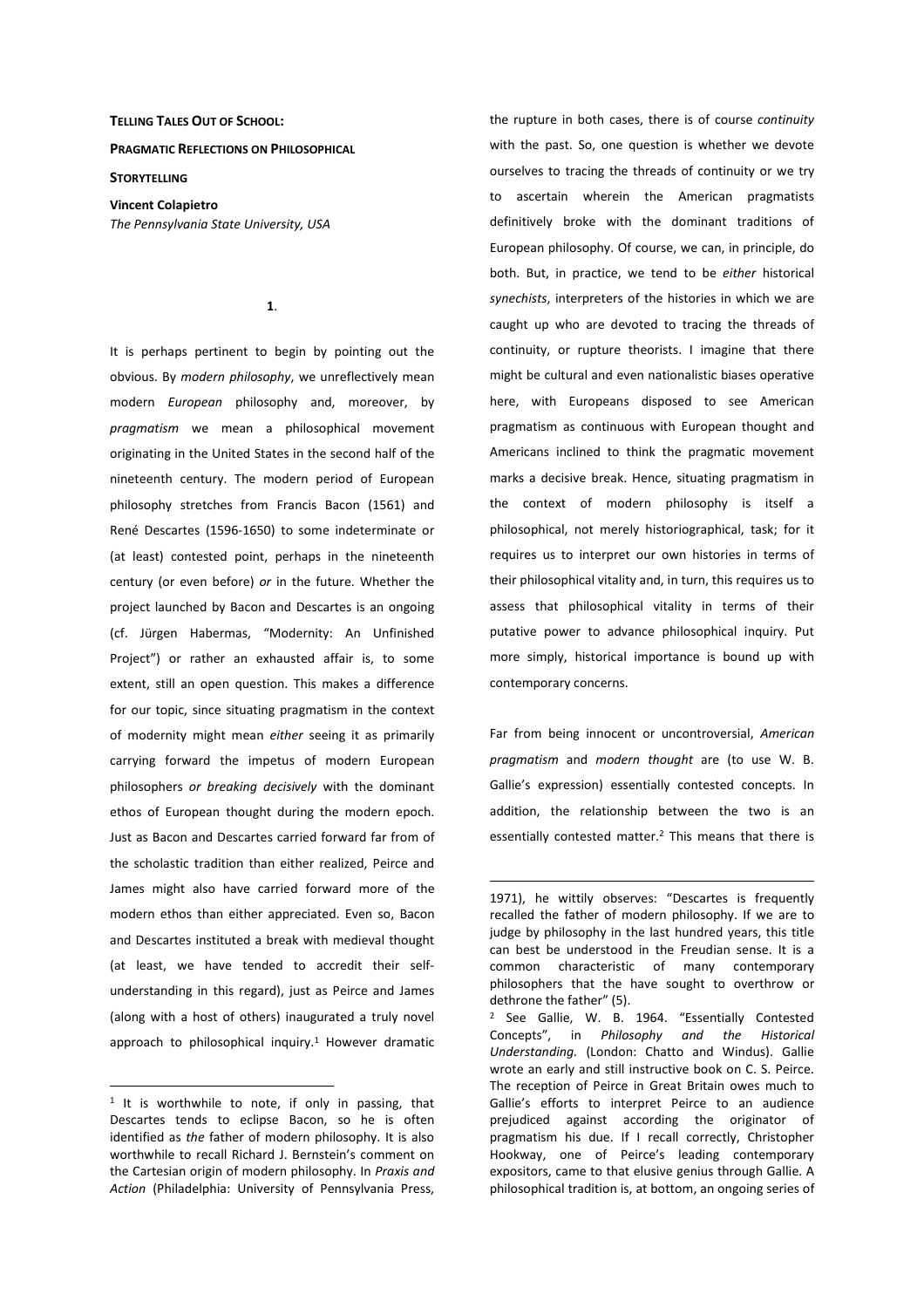no possibility of decisively answering the question of the relationship between American pragmatism and modern (European) thought. I and indeed Gallie would be misunderstood, however, if that were taken to mean that it is useless to debate the question. We *can*, by debating this question, come to a fuller, richer, deeper understanding of the relationship between the pragmatic movement and modern thought. And we can do so by attending painstakingly to the details of history (cf. Gallie, *ibid*.). Even though there is, in such cases, no incontestable truth, there can be fruitful debates.

Let me return to the obvious. We tend to use the expression *American philosophy* in a manner analogous to *modern philosophy* and to use this expression especially so in reference to the pragmatic movement. Indeed, pragmatism is often characterized as a distinctively American tradition. Sometimes this is done for the purpose of disparaging pragmatism, sometimes for the purpose of exalting pragmatism. The unmarked signifier needs to be marked as such. So, it is worthwhile to note that American philosophy means *North* American philosophy (cf. Scott Pratt). Finally, any

<u>.</u> personal encounters in which genuine mediation occurs. Moreover, a sign is anything that puts another thing in touch with yet another thing (cf. Peirce). In the life of any tradition, persons often function as signs ("sign is," as Peirce astutely observes in a letter to Victoria Lady Welby, dated. October 12 1904,"something by knowing which we know something more"; also, "the essential function of a sign is to render inefficient relations efficient"). Finally, Gallie is an important philosopher in his own right. In addition to "Essentially Contested Concepts," it is especially pertinent to recall that he is the author of "The Idea of Practice" (*Proceedings of the Aristotelian Society*, volume 68, 1967-68, 63-83. While in *Peirce* and other writings, Gallie proves himself to be an insightful expositor of Peirce, in "The Idea of Practice" he puts Peirce to work in helping him deepen our understanding of practice. Regarding the importance of the concept of tradition for understanding the history of philosophy, see Randall, Jr., J. H. 1963. *How Philosophy Uses Its Past.* New York: Columbia University Press; also Smith, J. E. 1992. *America's Philosophical Vision.*  Chicago: University of Chicago Press. "The history of a tradition … is," as Smith notes, "an indispensable resource for philosophical understanding" (*ibid.*, 86).

attempt to situate pragmatism in the *context of modern philosophy*, understood exclusively in terms of modern European philosophy, is likely to begin – and, not infrequently, to end – with a consideration of pragmatism in reference to *German* thinkers who are imagined to be especially relevant to the task of understanding Peirce, James, Dewey, Mead, and other figures in this tradition. More than any other figure, this tends to privilege the importance of Kant and his progeny (however remotely scattered and effectively disguised) vis-à-vis our understanding of pragmatism. This tendency is, at once, certainly understandable, partly justifiable, but ultimately unfortunate. For we miss the depth and significance of pragmatism if we interpret this orientation as primarily a transformation of Kant's project.<sup>3</sup> As important as the continuity between Peirce and Kant is (and, in my judgment, it *is* important, truly important), the philosophical revolution inaugurated by Charles Peirce marks a radical rupture with European modern. Or so the story goes, at least as I am inclined to unfold it.

On this occasion, however, I am more interested in reflecting upon our habits of storytelling than in unfolding any specific story.<sup>4</sup> Even so, I might be accused of smuggling one or more stories onboard the ship U.S.S. Meta-Story. The charge would not be entirely unjust. But, in truth, I am not smuggling any story onboard; I am brazenly carrying onto the ship goods I have not purchased. Simply to render, for example, plausible my story or account of Kant's relationship to pragmatism, I would have to go into far more detail than I can, given what else I want to say. Like the cook on the U.S.S. Meta-Story, I have other fish to fry.

 $\overline{a}$ 

18

<sup>3</sup> See, however, Christensen, C. B. 1994. "Peirce's Transformation of Kant," *The Review of Metaphysics*, volume 48, issue 1, 91-120.

<sup>4</sup> Though my focus is on meta-narrative, I will indulge here and there in storytelling. My story about storytelling invites me to pick up narrative fragments (e.g., James's meeting in Rome of Papini and other Italian thinkers) at opportune moments.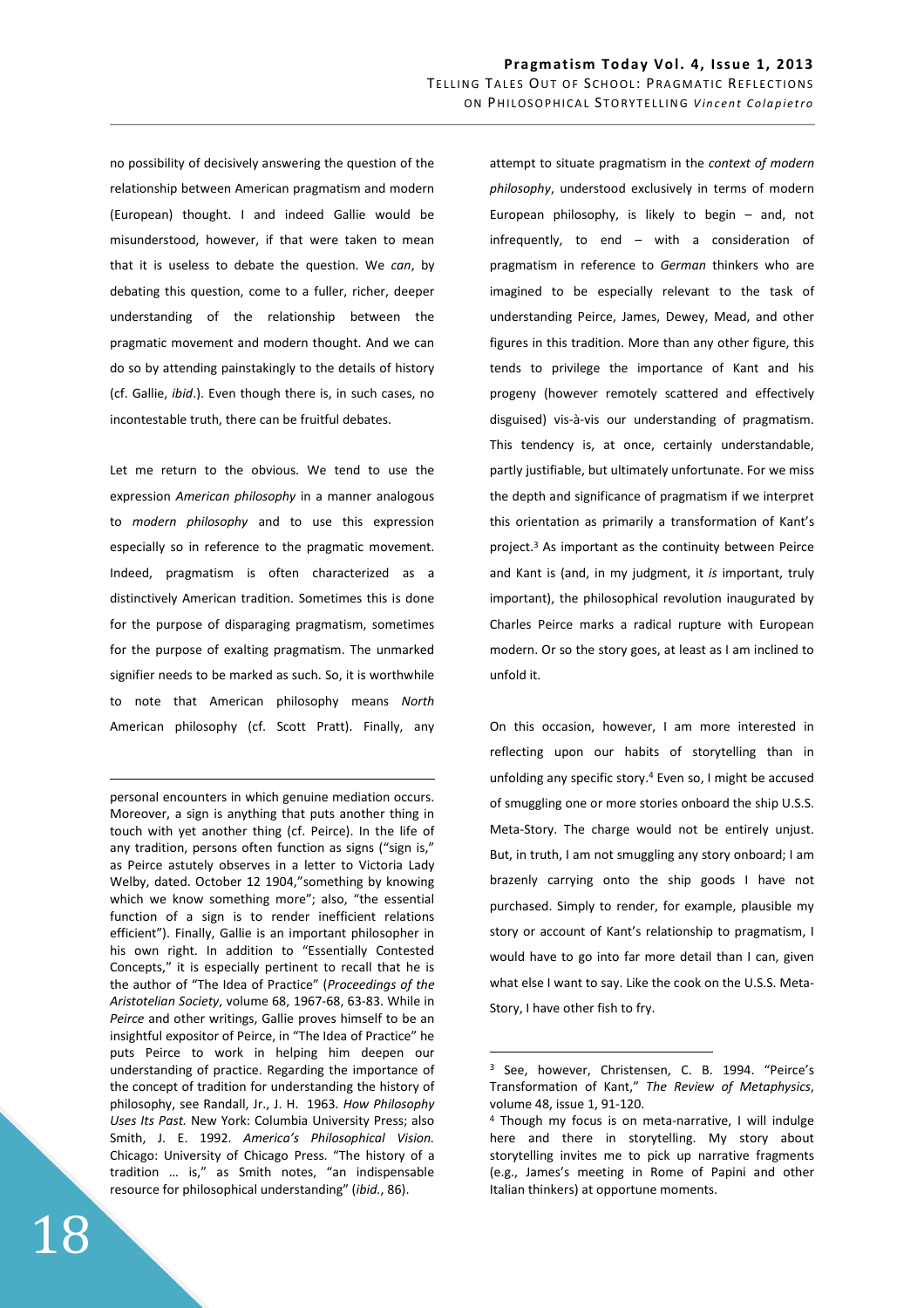This brings me to my main point. What James says *in* his *Pragmatism* is something I on this occasion would like to say *about* the movement so closely linked to his name. "The world is," he insists, "full of partial stories that [for the most part] run parallel to one another, beginning and ending at odd times. They mutually interlace and interfere at points, but we cannot unify them completely in our minds".<sup>5</sup> This text is to be found in the chapter devoted to "The One and the Many," not at all an insignificant fact. Our cultural worlds are, indeed, largely constituted by partial stories, intersecting in complex ways. In their intersections, these narratives in some respects can mutually support one another, but even more often they dramatically clash. The complexity of the relationships between (or among) these stories has no limit. In dramatically clashing, for example, stories can be mutually supportive: they need the rival narrative for their own narrative coherence or, at least, dramatic power. My interest is not so much in charting a path through a labyrinth of complexity as it is making us more conscious of our habits of storytelling, our modes of narration. The largely unreflective modes of narrative understanding so integral to our various forms of identity – our philosophical no less than our national identity, our cultural no less than our cosmopolitan identity – [these *unreflective* modes of narration] need to be seen for what they are: a more or less integrated cluster of *unconscious* habits of human storytelling. The plurality of perspectives from which events are narrated is even more worthy of acknowledgment than the plurality of narratives themselves. Just as there are *many* ways of construing the problem of the one and the many, there are various ways of narrating the story of pragmatism, precisely in the context of modern European philosophy.

The American angle of vision (cf. John J. McDermott) is one from which the various stories told involve a philosophical declaration of independence. Oliver

 $\overline{a}$ 

Wendell Holmes, Jr.,<sup>6</sup> judged Ralph Waldo Emerson's "The American Scholar" to be our *intellectual* declaration of independence. Of course, he meant our independence from Europe. With Queen Gertrude in Shakespeare's *Hamlet*, however, many (especially Europeans) might be disposed to interject, "The lady doth protest too much, methinks."7 The more loudly Americans declare their intellectual independence, the less likely their declaration sounds convincing. Indeed, the very need to issue such a declaration at this point renders its truth suspect. But this cannot be the end of the story. Geographically and politically, the United States is independent. But culturally and intellectually matters are far less straightforward. Our debt to Europe is so deep and vast that it cannot be calculated. We speak a variety of languages, most of them having their origin here. And this linguistic inheritance is only a single instance of a multitudinous bequest from our European forbearers.<sup>8</sup> In order to gain a perspective on our relationship to Europe (here and throughout this paper I am speaking *as an American*),<sup>9</sup> it is instructive to call upon observation made by someone who is neither from a European nation nor the United States. In The Mexican writer Octavio Paz<sup>10</sup> suggests<sup>11</sup>: "The question that

 $\overline{a}$ 

10 Kraus, E. 2011. *Redeemers: Ideas and Power in Latin* 

<sup>5</sup> James, W. 1907. *Pragmatism*. New York: Longmans, 71.

<sup>&</sup>lt;sup>6</sup> It is relevant to recall that Holmes was a "member of the Metaphysical Club. See Fisch, M. H. 1986. "Pragmatism Before and After 1898". In: *Peirce, Semiotic, and Pragmatism.* Bloomington, IN: Indiana University Press, 1986; also Menand, L. 1992. *The Metaphysical Club: A Story of Ideas in America.* New York: Farrar, Straus and Giroux.

<sup>&</sup>lt;sup>7</sup> Please recall that she says this in response to her son Hamlet's question regarding a play he has arranged to stage for his mother and her new husband ("Madam, how like you this play?"). While this is a question about the play within the play (that is, one story enfolded in another), my invocation of Gertrude's interjection is intended to call into question my story *about* a story.

<sup>&</sup>lt;sup>8</sup> Of course, "we" also have indigenous, Asian, Arab, and other forbearers, but one cannot say everything in the same breath.

<sup>&</sup>lt;sup>9</sup> In addressing the question of how to look at pragmatism in the context of modern European philosophy, I find it necessary to step back and consider broader cultural issues. There are a number of reasons for this, not least of all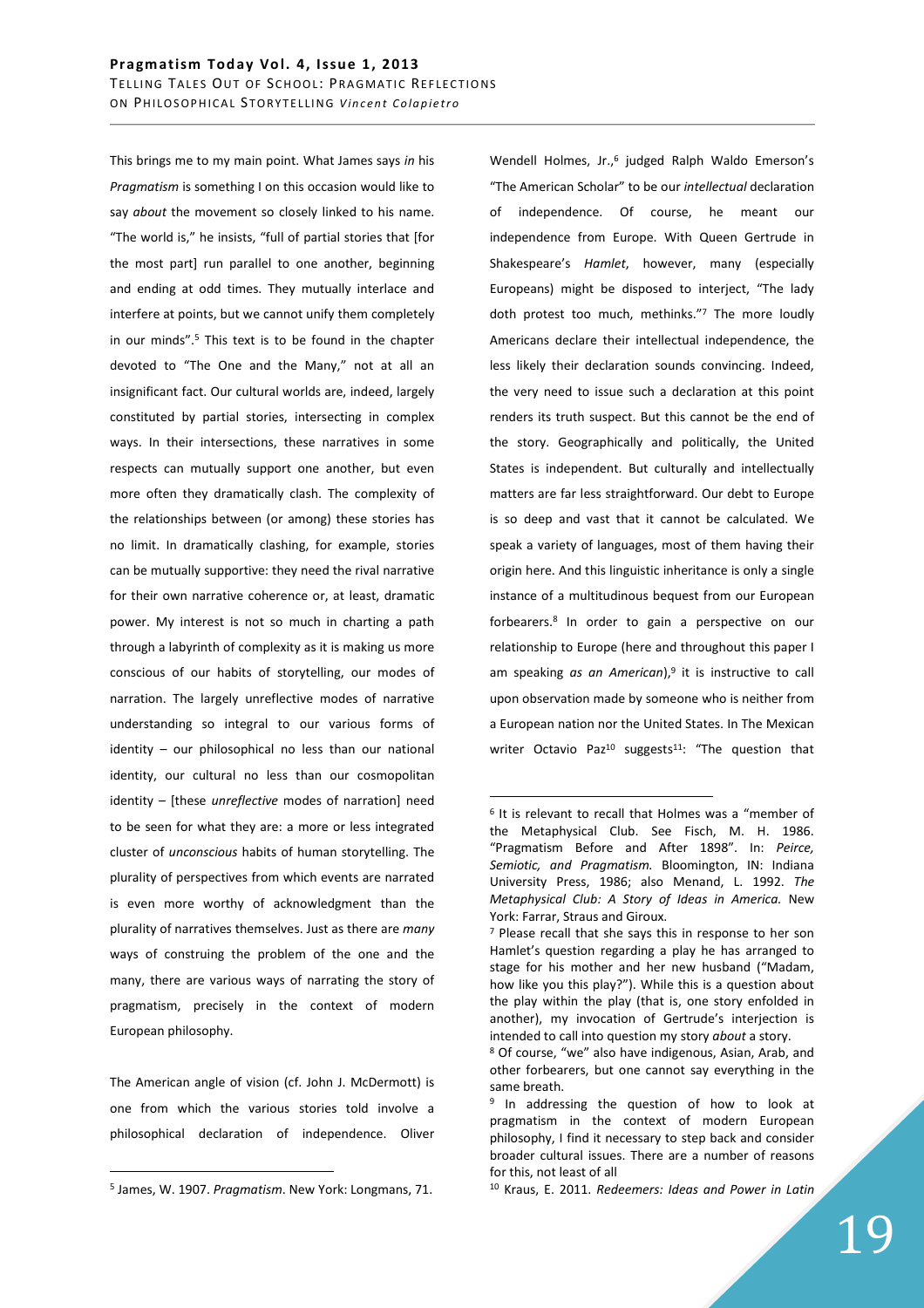occupies [Edmundo] O'Gorman<sup>12</sup> is how to define the historical entity we call America.<sup>13</sup> It is not a geographical region, and it is not a past; perhaps it is not even a present. It is an idea, an invention of the European spirit. America is a utopia, a moment in which the European spirit becomes universal by freeing itself of its historical particulars and of conceiving itself as a universal idea. … O'Gorman is correct when he sees our continent as an actualization of the European spirit, but what happens when to America as an autonomous historical entity when it confronts the realities of Europe?<sup>14</sup> He shortly thereafter adds<sup>15</sup>: "until recently

<u>.</u>

*America.* New York: HarperCollins, translated by Hank Heifetz and Natasha Wimmer, Chapter 5 ("Octavio Paz: The Poet and the Revolution"). Paz's 1990 Nobel Lecture, *In Search of the Present* (San Diego, CA: Harcourt Brace Jovanovich, 1990), is relevant to the topic of my paper. "The search for the present," Paz writes, "is not the pursuit of an earthly paradise or of a timeless eternity; it is the search for reality" (*ibid.*, 16). "What is modernity? It is, first of all, an ambiguous term: there are as many types of modernity as there are types of society. Each society has its own. The word's meaning is as uncertain and arbitrary as the name of the period that precedes it, the Middle Ages. If we are modern when compared to medieval times, are we perhaps the Middle Ages of a future modernity? Is a name that changes with time a real name? Modernity is a word in search of its meaning. Is it an idea, a mirage or a moment of history? Are we the children of modernity or are we its creators? Nobody knows for sure. Nor does it matter much: we follow it, we pursue it. For me at that time modernity was fused the present or, rather, produced it: the present was modernity's final and supreme flower" (*ibid.*, 17-18). When Paz refers to "that time," he means when he wanted so urgently to belong to his time and his century, confessing: "Later, this desire became an obsession: I wanted to be a modern poet. My search for modernity had begun" (*ibid.*, 17).

<sup>11</sup> Paz, O. 1985. *The Labyrinth of Solitude.* New York: Grove Press, translated by Lysander Kemp, 170.

<sup>12</sup> As his name suggests, Edmundo O'Gorman was an Irish-Mexican.

20

America was Europe's monologue, one of the historical forms in which its thought was embodied. Lately, however, this monologue has become a dialogue, one that is not purely intellectual but is also social and political" (*ibid*.). There is much that is one-sided in this account, not least of all that America was, at one point, Europe's monologue. Would it not be more accurate to say that America is, among countless other things, Europe divided against itself and divided against itself in such a way that what is in no small measure other than itself (other than European) can insinuate itself in the flux of history?

Hegel is certainly perceptive when he notes that: "But the man who flees is not yet free: in fleeing he is still conditioned by that from which he flees".<sup>16</sup> America's flight from Europe is, no doubt, in no small part Europe's flight from itself, indeed, the flight of some humans (European and otherwise) from other humans. Especially for those descended from individuals who have been brought here as captives, it is, moreover, a place *from* which many feel compelled to flee (see, e.g., James Baldwin; also Richard Wright). America is a deeply and possibly irreparably self-divided place and culture, in part because Europe is such a place. An American cannot but declare intellectual independence but in that very act cannot but appear to be more like a rebellious adolescent than a mature person who has truly attained intellectual autonomy. But even the suspect stories of rebellious adolescents can hold their own fascinating. Beyond this, they can provide insights, if only into the psyche of that adolescent. For these and other reasons, then, I will retell one such story.

<sup>13</sup> There is obviously slippage here, from America in the sense of the United States to America in a more inclusive and proper sense. But what Paz says about "America" in this context applies *mutatis mutandis*, to the United States.

<sup>14</sup> Paz goes on to assert that: "This question seems to be Leopoldo Zea's essential concern. As a historian of Spanish-American thought, and as an independent critic even when discussing everyday politics, Zea declares that until recently America was Europe's monologue..."

<sup>(</sup>*ibid.,* 170).

<sup>&</sup>lt;sup>15</sup> It is not obvious whether Paz is here speaking in his own voice or simply offering an account of Zea's position. My sense is that he is, perhaps qualifiedly, endorsing Zea's position.

<sup>16</sup> Hegel, G. W. F. 1830/1975. *Logic. Being Part 1 of the Encylopædia of the Philosophical Sciences*, translated by William Wallace. New York: Oxford University Press, 138.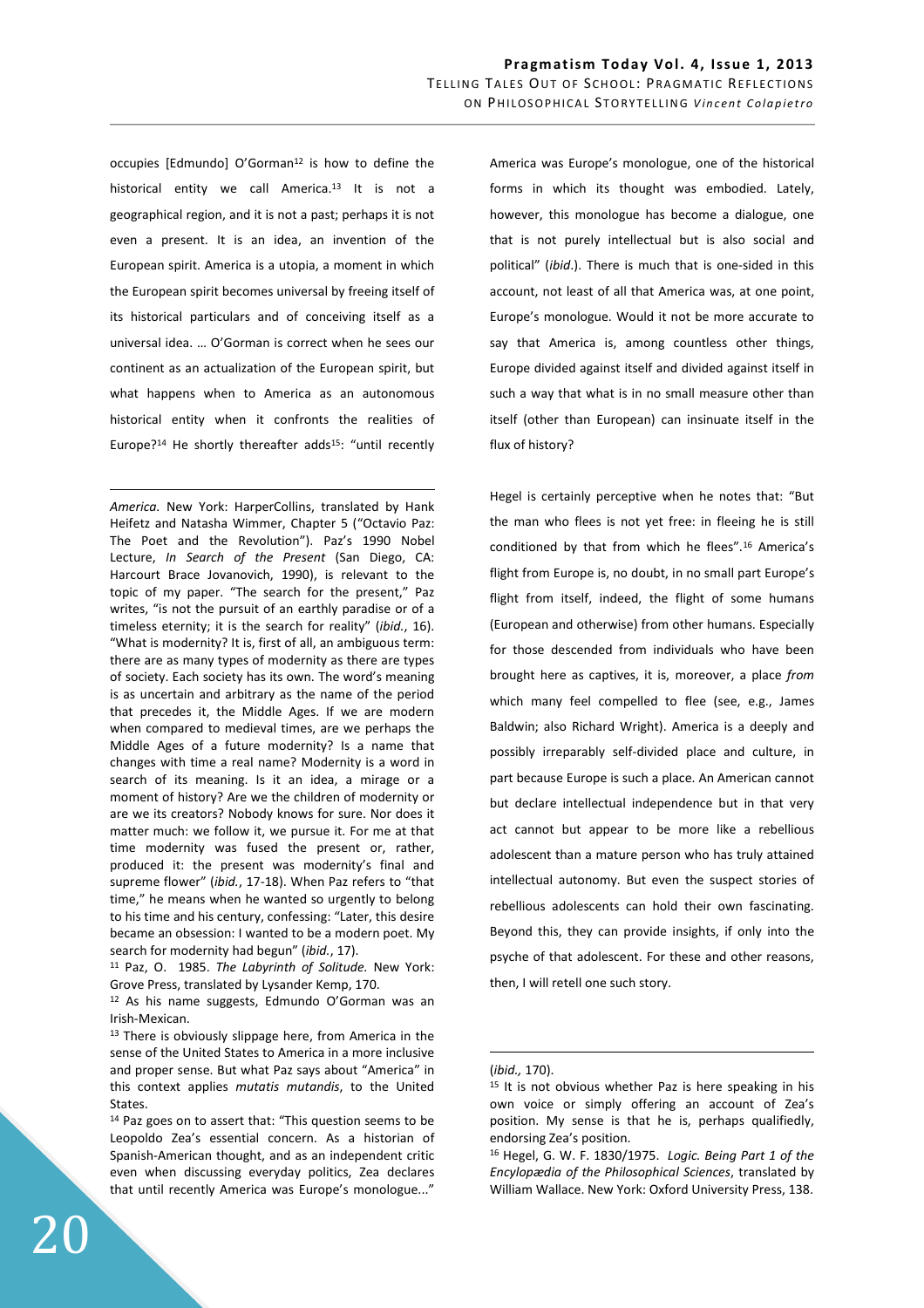While the United States in the eighteenth secured its political independence from Great Britain, in the nineteenth it won its intellectual independence from its European inheritance inclusively understood. One of the wayward children of the European Enlightenment had supposed learned for itself, as a culture, the lesson of the Enlightenment, as taught by Immanuel Kant. With Emerson, an upstart nation had in effect responded to the Enlightenment challenge and actually dared to think for itself. Quite simply, it exhibited the *courage* to speak and write, to assert and argue, in its own name – that is, in the name of its own experience. The terms in which the disclosures of this experience were to be articulated [those terms] were henceforth to be drawn primarily from that experience itself. That is, they were *not* culturally inherited terms (at least not principally such terms), but rather experientially derived ones. Accordingly, the philosophical task cannot but be at the same time a poetic task (cf. William James, "Philosophical Conceptions and Practical Results"; also Richard Poirier, *Poetry and Pragmatism*), for this task encompasses of the crafting of a language not yet in our possession. This must be not only a language true to our experience but also one drawn deeply from that experience itself. Simply to be in the position to undertake this task presupposes, of course, an inheritance (cf. Stanley Cavell). But the *creative* appropriation of a cultural inheritance cannot but be, at least in this context, a dramatic transfiguration of that cultural endowment. Moreover, nothing less than creative appropriation is requisite for the historically situated undertaking of coming to terms with one's own experience. If I try to come to terms with my own experience by means of terms drawn exclusively or primarily from others, I have almost certainly betrayed my experience. Finally, the motives animating my endeavor need, time and again, to be explicitly acknowledged and conscientiously examined (cf. Peirce). In particular, we need to be attentive to how our desires to secure power, privilege, and prestige tend to usurp the effective sway of more admirable motives. It may be

the case (as James so eloquently suggested) that "[t]he ceaseless whisper of the more permanent ideals, the steady tug of truth and justice, give them but time, must warp the world in their direction" ("The Social Value of the College-Bred"), but it all more often *is* the case that the deafening shouts of the more brutal forces in human history define the world in the image of their own brutality. In reference to pragmatism, however, respectability rather than brutality is likely to be a source of corruption. Indeed, the bid for respectability – in all too many instances, for the left over crumbs of disciplinary acknowledgment – tends to corrupt pragmatism today. From a Jamesian perspective at least, being an insider renders pragmatism suspect. One of the characters in *The Glass Menagerie*, the play by Tennessee Williams, suggests that when the unicorn loses its horn it becomes an ordinary horse. It is worthwhile to tarry here a moment. Allow me to recall the most salient details of this contemporary drama.

We are of course in a double bind. To fail to secure a place for ourselves, by renouncing the feast itself, is to condemn pragmatism to be on the outside looking in (without anything to eat and to be eaten by resentment). To fight tooth and nail to win such a place, however, will almost certainly mean that we adapt our manners to those already at the table, rather than gathering at our own house, with its own culinary and social practices. This is a double bind and how we can most wisely respond to this bind is a delicate matter of ongoing renegotiations. What I most want to urge is that the disciplinary success of pragmatism carries the largely unseen danger of betrayal. That is, our bids for respectability have to some extent been successful (witness this conference, yet in turn our successes carry the danger of our own undoing, as pragmatists. There is even, at least, a hint of betrayal in the subtitle of James's own *Pragmatism* – *A New Name for Old Ways of Thinking*. Given the vagaries of the word, we might say rather that it is an unfortunate name for new ways of thinking. In any event, the quality of our thought is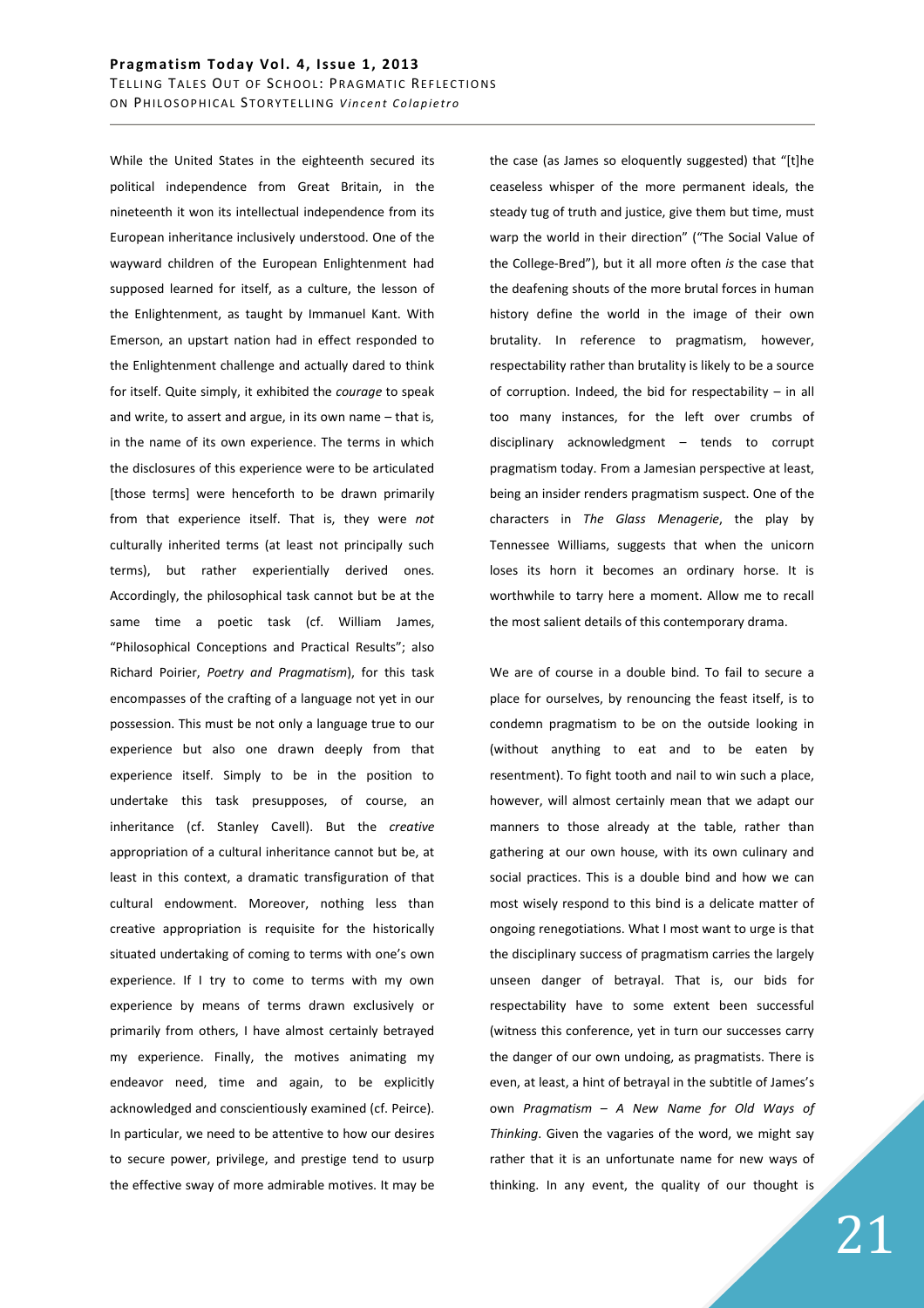revealed first and foremost in the quality of our questions, so much so that thinking is itself as much a process of interrogation, including self-interrogation, as anything else. Pragmatism is not so much a novel resource for addressing traditional questions (a new way of answering old questions) as it is a surprisingly untapped reserve for posing truly novel questions. The quality of our questions is to no slight degree a function of their novelty. More than any other contemporary thinker, Michel Foucault embodies the pragmatic sensibility, for he possessed an uncanny ability to ask the unasked questions (those questions we so embarrassingly failed to feel the urge to ask until he with an eloquence comparable to James's own and a doggedness equal to Dewey's helped us to discern their salience). Doing the done thing, in a traditional manner, is hardly evidence of having absorbed the defining lesson of the pragmatic movement. It is indeed rather clear evidence of the unchecked inertia of unreflective habits. Doing something new, in a manner which avoids returning us too quickly and completely to traditional modes of inquiry or inherited forms of narration, would seem far better evidence for having *practically* taken the pragmatic turn.

Cheap bids for independence are as dangerous as debasing bids for respectability. So, let us turn back to the Emersonian theme of intellectual independence and consider this danger in reference to this thinker. Ironically, the opening paragraph of Kant's "What Is Enlightenment?" was in effect rewritten by Emerson, time and again, but nowhere more memorably than in "Self-Reliance": "There is a time in every man's education [i.e., in every person's intellectual development] when he arrives at the conviction that envy is ignorance; that *imitation is suicide*; that he must take himself for better or worse as his portion; and though the whole universe is full of good, no kernel of nourishing corn can come to him but through his toil bestowed on that plot of ground which is given him to till".<sup>17</sup> In the arresting figure of this Concord sage, the United States won intellectual maturity by asserting its intellectual independence. Or so the story goes.

The bias of modernity against the classical period (the ancient no less than the medieval epoch) is built into the title of this session. European philosophy might have been expansively conceived to include at least the medieval period. In my judgment, Peirce, precisely as a pragmatist, is *far* more of an Aristotelian than a Kantian, far more a Scotist than even a Hegelian. Max H. Fisch, whose work on Vico is arguably as important as his contributions to our understanding of Peirce and, more generally, pragmatism, would have endorsed at least the first of these claims (the claim that Peirce I more Aristotelian than Kantian).

To be even more polemical, the bias of Europe against American philosophy, both as *American* philosophy and American *philosophy* (cf. Hitler; also Heidegger), might be detected in the title of this session There is certainly no necessity to do so; indeed, given the individuals involved in the organization of this session, there is almost every reason to resist such an ungenerous interpretation. Quite apart from conscious intentions, however, there are unwitting effects. The ironies of history are bound up with the effects of our actions mocking our intentions. So, I want to consider one possible effect of the present arrangement (*despite* the admirable intentions of admirable individuals). I am all too mindful that in doing so I run the risk of offending my hosts, both proximate ones (those most directly involved in the organization of "Pragmatism in the Context of Modern Philosophy") and virtually all of the Europeans involved in this gathering. Yet, I am equally wary of a pitfall here – the philosophical re-colonization of American philosophy.

<sup>17</sup> Emerson, R. W. 1982. *Selected Essays*, edited by Larzer Ziff. New York: Penguin Books, 176; emphasis added.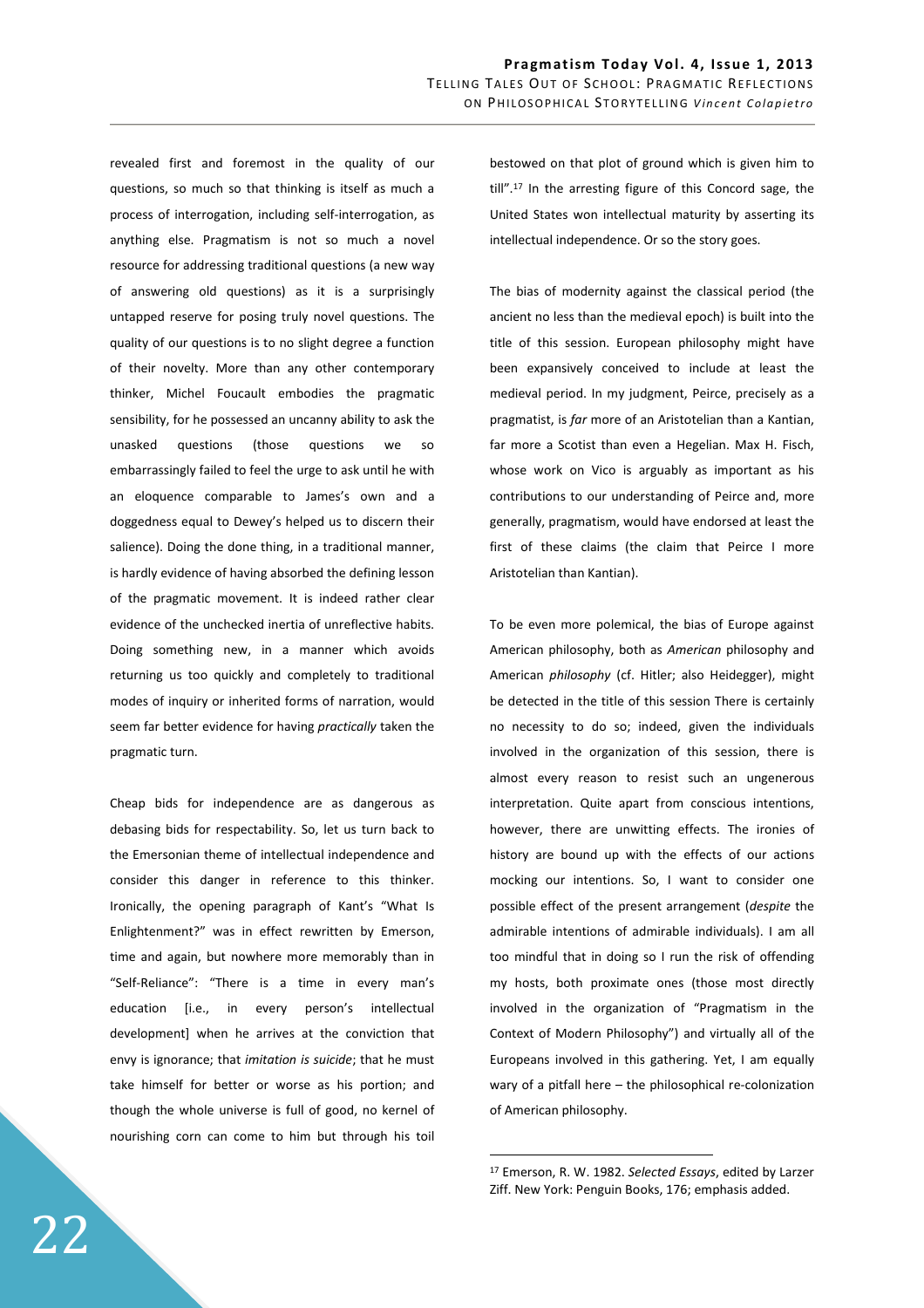The *logical* point needs certainly to be stressed. It is logically impossible to appreciate the novelty or uniqueness of pragmatism except in reference to both the historical context from which it sprang and the contested field in which it has forged a distinctive identity vis-à-vis rival positions. But the *political* point should not be overlooked, especially among friends (Is not part of the definition of friendship that we can dispense with too exacting norms of politeness and too finely calibrated an attunement to possibilities of being offensive?).

It is imperative to return, time and again, to a critical consideration of the pragmatic movement in reference to the historical contexts indispensable for understanding, also appreciating, the uniqueness of this movement. First and foremost, this means the immediate context of American culture in its broader sweep, but inseparably the still broader context of European culture, including of course modern European philosophy. It is, however, permissible (at least, I hope it is permissible!) to interrogate the limitations and dangers of situating the pragmatic movement in the context of European thought, especially when *in practice* this means elevating Kant to the status of patriarch. This status is implicit in the very title of Murray G. Murphey's still influential essay (even if it is unknown to younger thinkers, their thinking has been shaped by those who have been directly influenced by this account of pragmatism). That title is "Kant's Children: The Cambridge Pragmatists".<sup>18</sup> Regarding this essay, I want above all else to make two points. *First*, one can glimpse he distance between the historiographical bias of the time when he wrote this essay and that of our own time. The essay opens by helping to make this patent<sup>19</sup>: "One

 $\overline{a}$ 

of the difficulties which besets the historian of American philosophy is the apparent discontinuity [Why merely *apparent*?] of the subject, and nowhere is this continuity more evident than with respect to pragmatism" (*ibid.*, 3).<sup>20</sup> Murphey takes as his task dispelling this apparent discontinuity by showing in detail the previously overlooked continuity between American thought (at least, the philosophical writings of the Cambridge pragmatists) and European philosophy. As important as it is to discern such continuity, many of us today have been taught by Michel Foucault<sup>21</sup> and other contemporary theorists to be suspicious of historical accounts in which an unbroken chain of intellectual development is the dominant note. Second, it is important to recall the substance of Murphey's story. A distillation of this is contained in this passage: "… the pragmatists drew heavily upon the heritage of Scotch realism and idealism which had served the purpose before Darwin. But, while a Berkeley-type idealism had sufficed for Johnson and [Jonathan] Edwards, it was Kant who as the dominant influence upon the pragmatists. Indeed, Cambridge pragmatism was, and is, more indebted to Kant than to any other single philosopher. Other pragmatists, such as Dewey, came this position not through but through Hegel, and so represent a

<sup>18</sup> Murphey, M. G. 1968. "Kant's Children: The Cambridge Pragmatists". *Transactions of the Charles S. Peirce Society*, volume 4, number 1, 3-33.

<sup>&</sup>lt;sup>19</sup> Of course the distance is not discernible or discoverable except in reference to contemporary historiography. But the very formulation of Murphey's concern cannot but be somewhat jarring to

contemporary ears and that experience itself is indicative of the distance between the bias present at that time (1968) and that operative in our own. I am using bias here in mostly a neutral sense.

<sup>20</sup> John William Miller suggests: "The besetting fallacy of history is anachronism, the descript of the past in terms of an abstract present. History writing that is not a imaginative reconstruction of a past *on its own terms*, indeed the very discovery of such terms, leaves the past a mystery or else reduces it to the ahistoricity of scientific nature, to psychological atomism or theological incomprehension" (*The Philosophy of History.* New York: W. W. Norton & Co., 1981, 186-87; emphasis added). Miller is especially instructive for illuminating the complex interplay between continuity and rupture in both historical events themselves and responsible narrations of those events.

<sup>&</sup>lt;sup>21</sup> See especially Foucault, "Nietzsche, Genealogy, History" in *Language, Counter-Memory, Practice: Selected Essays and Interviews*, edited by Donald F. Bouchard and translated by Bouchard and Sherry Simon. Ithaca, NY: Cornell University Press, 1977.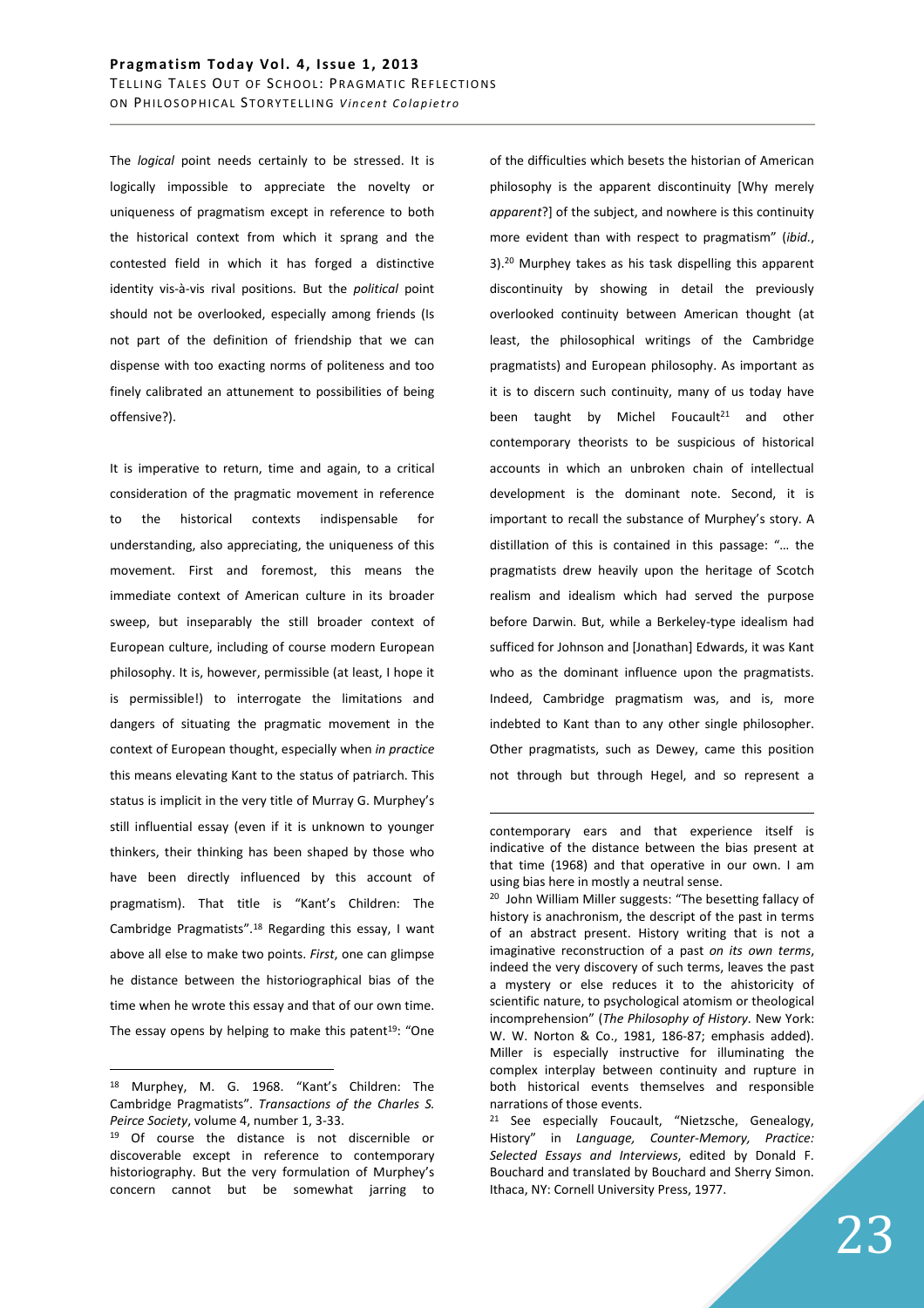somewhat different phase of the movement than the one discussed here. But the work of the Cambridge pragmatists has an internal coherence of its own which justifies isolating it for special consideration" (*ibid.*, 8-9).

If these thinkers are Kant's children, then that obviously accords him the status of father. My own sense, however, is that it practically accords him the status of nothing less than a *patriarch*, since he is, by the good graces of these *dutiful* (!) interpreters, allowed to dictate the terms in which the position(s) of the pragmatists are explained and evaluated. In his Presidential Address to the Eastern Division of the APA ("Pragmatism, Relativism, and Irrationalism"), given just over a decade after the publication of Murphey's essay, Richard Rorty told a dramatically different story, one wherein Peirce alone figured as the child of Kant: "His contribution to pragmatism was merely to have given it a name, and to have stimulated James. Peirce himself remained the most Kantian of thinkers – the most convinced that philosophy gave an all-embracing ahistorical context in which every other species of discourse could be assigned its proper place and rank. It was just this Kantian assumption that there was such a context, and that epistemology or semantics [or the theory of signs] could discover it, against which James and Dewey reacted". <sup>22</sup> If Peirce truly remained such a Kantian, then he ought to be both discounted as a pragmatist and (more generally) disparaged as a philosopher. But he was different and other than this. While Rorty is right about the criterion, he is wrong about its applicability to Peirce. One needs to save Peirce as much from his Kantian friends as his Rortyian enemies.

## **2.**

No philosophical movement – better, no *intellectual* movement – has done more to bring the modern epoch to a decisive close than American pragmatism, though the qualifier *American* was shortly after 1898 already misleading (see especially Fisch). In fact, I am disposed to say that, in this respect, pragmatism *surpasses* all other movements. This is not intended as American Salesmanship though it must sound as such in many of your ears! Just as jazz is more alive in Europe and Asia than in the US, arguably pragmatism is more alive here than in my own country. Whatever the contemporary sites of its irrepressible vitality, nothing at the time of its origin was quite comparable to the impetus traceable to Peirce's founding essays and James's later reaffirmation of these brilliant insights ("Philosophical Conceptions and Practical Results" [1898]; see Fisch, "Pragmatism Before and After 1898"). When William James wrote to his brother Henry that the pragmatic movement was something comparable to the Protestant Reformation, $^{23}$ we should not take this as hyperbole. The efforts at philosophical reconstruction launched by Peirce, James, and Dewey were as far-reaching and deep-cutting as those demands for religious reform made by Luther, Calvin, and Wesley. Just as the latter carried reverberations far beyond institutional religion, so the former exerted influence far beyond academic philosophy. Indeed, the pragmatic movement is a cultural phenomenon of a complex character, the significance of which we are still struggling to ascertain, the depths of which we have not yet sounded. It was almost from the outset an international movement, at least a European one.

 $\overline{a}$ 

<sup>22</sup> Rorty, R. 1982. *Consequences of Pragmatism*. Minneapolis: University of Minnesota, 161.

<sup>&</sup>lt;sup>23</sup> "I shouldn't be surprised," wrote William to Henry, "if ten years hence it should not be rated as 'epochmaking,' for the definitive triumph of that general way of thinking I can entertain no doubt whatever – I believe it to be something quite like the protestant reformation" (Perry, R. B. 1935. *The Thought and Character of William James*. Boston: Little, Brown and Company, volume II, 453). As Perry stresses, James took the success of pragmatism, like humanism, to be due to "its historic timeliness": it was, in James's own words, "like one of those secular changes that come upon public opinion overnight as it were, borne upon tides 'too deep for sound or foam'" (The Meaning of Truth).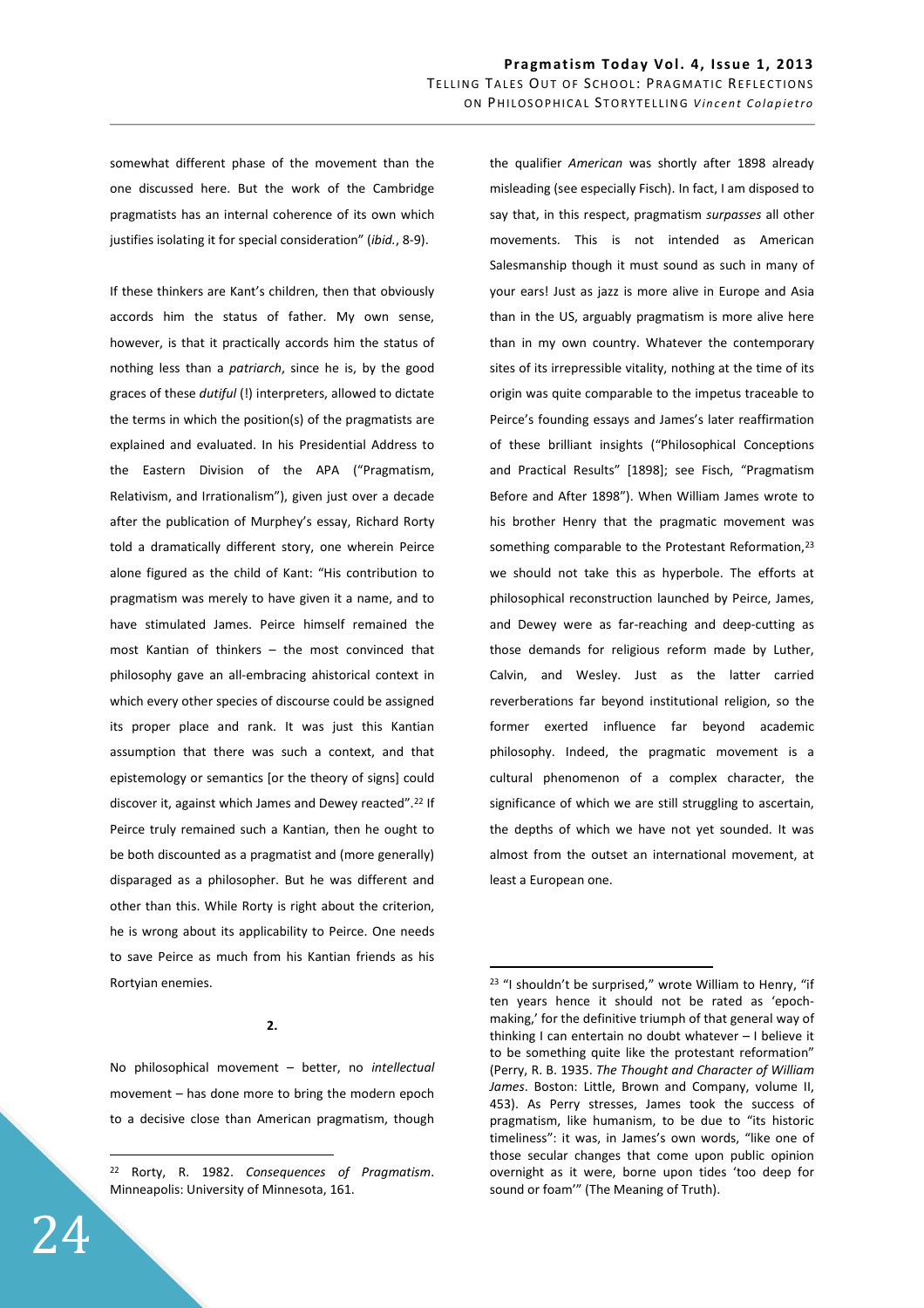The Scottish psychology Alexander Bain was acknowledged by Peirce as "the grandfather of pragmatism" (The Essential Peirce, volume 2, 399).<sup>24</sup> Early in the history of the *Transactions* (hence, early in that of the Charles S. Peirce Society itself), Murray Murphey published a characteristically essay entitled "Kant's Children: The Cambridge Pragmatists" (1968). But it is also fundamentally misleading. For the Cambridge pragmatists are more accurately seen as *Darwin's children*. They conceived themselves as much in reference to scientists as philosophers (indeed, they – especially Peirce – tended to conceive themselves as scientists engaged in the task of drawing out the cultural implications of their own scientific practices). While this is most evident in the case of Dewey, it is no less true in that of either Peirce or James. The philosophical revolution known as American pragmatist owes as much to the Darwinian account of biological evolution as it owes to any strictly philosophical antecedent.

In any event, no intellectual movement at that critical moment in Western history (I am referring to the second half of the nineteenth century) took the Darwinian revolution with greater *seriousness* than the early pragmatists.<sup>25</sup> Part of the significance of pragmatism is precisely its response to Darwin, the *seriousness* with

 $\overline{a}$ 

which it took the publication of *Origin of Species* (1859). The word is actually James's own: in notes for one of his courses, we encounter this directive to himself, "Take evolution *au grand serieux*".<sup>26</sup> When he was writing the *Principles of Psychology* (1890), he revealed (once again) to his brother Henry, "I have to forge every sentence in the teeth of irreducible and stubborn facts". No facts were, especially for minds, however plastic, shaped in no small measure before 1859 (as were the minds of Peirce and James), irreducible and stubborn than those brought to the attention of the philosophers by Darwin.

In "Design and Chance" (1883-1884), Peirce reveals that "Darwin's view is nearer mine" than that of Epicurus. He immediately adds: "Indeed, my opinion is only Darwinism analyzed, generalized, and brought into the realm of Ontology".<sup>27</sup> Andrew Reynolds goes so far as to suggest that "Peirce wished to *Darwinize* physics – to biologize it, to challenge the dogma of ther fixity of [even] atomic and molecular 'species'" or structures (*Peirce's Scientific Metaphysics: The Philosophy of Chance, Law, and Evolution*, 95).<sup>28</sup> In a sharp rebuke of Herbert Spencer's indefatigable efforts to conjoin mechanistic determinism and evolutionary theory, Peirce insists: "Now philosophy requires thorough-going

<sup>&</sup>lt;sup>24</sup> As a member of the Metaphysical Club, the lawyer Nicholas St. John Green "often urged the important of applying Bain's definition of belief as "that upon which a man is prepared to act.' From this definition, pragmatism is scarce more than a corollary; so that I am disposed to think of him [Bain] as the grandfather of pragmatism" (Cf. *Essential Peirce*. Bloomington, IN.: Indiana University Press, volume 2, 399).

<sup>25</sup> Though Murray in "Kant's Children: The Cambridge Pragmatists" (1968) highlights the importance of Darwin for an understanding of pragmatism, he tends to interpret this movement in a narrowly philosophical way. Hence, Kant rather than Darwin is seen by Murray as the pivotal figure in the historical origination of Cambridge pragmatism. Just as Fisch in "Pragmatism Before and After 1898" told the story of this movement in reference to James's lecture at the University of California at Berkeley ("Philosophical Conceptions and Practical Results"), I am inclined to tell the story of philosophy itself in reference to 1859, the year in which Darwin belatedly brought his theories forth.

<sup>26</sup> Cf. Perry, R. B. 1935. *The Thought and Character of William James*. Boston: Little, Brown and Company, 1935, volume II, 444.

<sup>27</sup> *Writings of Charles S. Peirce: A Chronological Edition*, volume 4, 552. In his review of volumes I-VI of *The Collected Papers*, published originally in *The New Republic* (3 February 1937), John Dewey noted: "Peirce lived when the idea of evolution was uppermost in the mind of his generation. He applied it everywhere. But to him it meant, whether in the universe of nature, of science or of society, continual growth in trhe direction of interrelations, of what he called continuity." *The Later Works of John Dewey.* Carbondale, IL: Southern Illinois University Press, 1991, volume 11, 482-83. Dewey's suggestion about the relationship between Peirce's evolutionism and synechism is perceptive and illuminating.

<sup>&</sup>lt;sup>28</sup> There are, however, various texts in which Peirce expresses his deep reservations about the Darwinian account. In MS 318, he even calls Darwin's theory "incredible."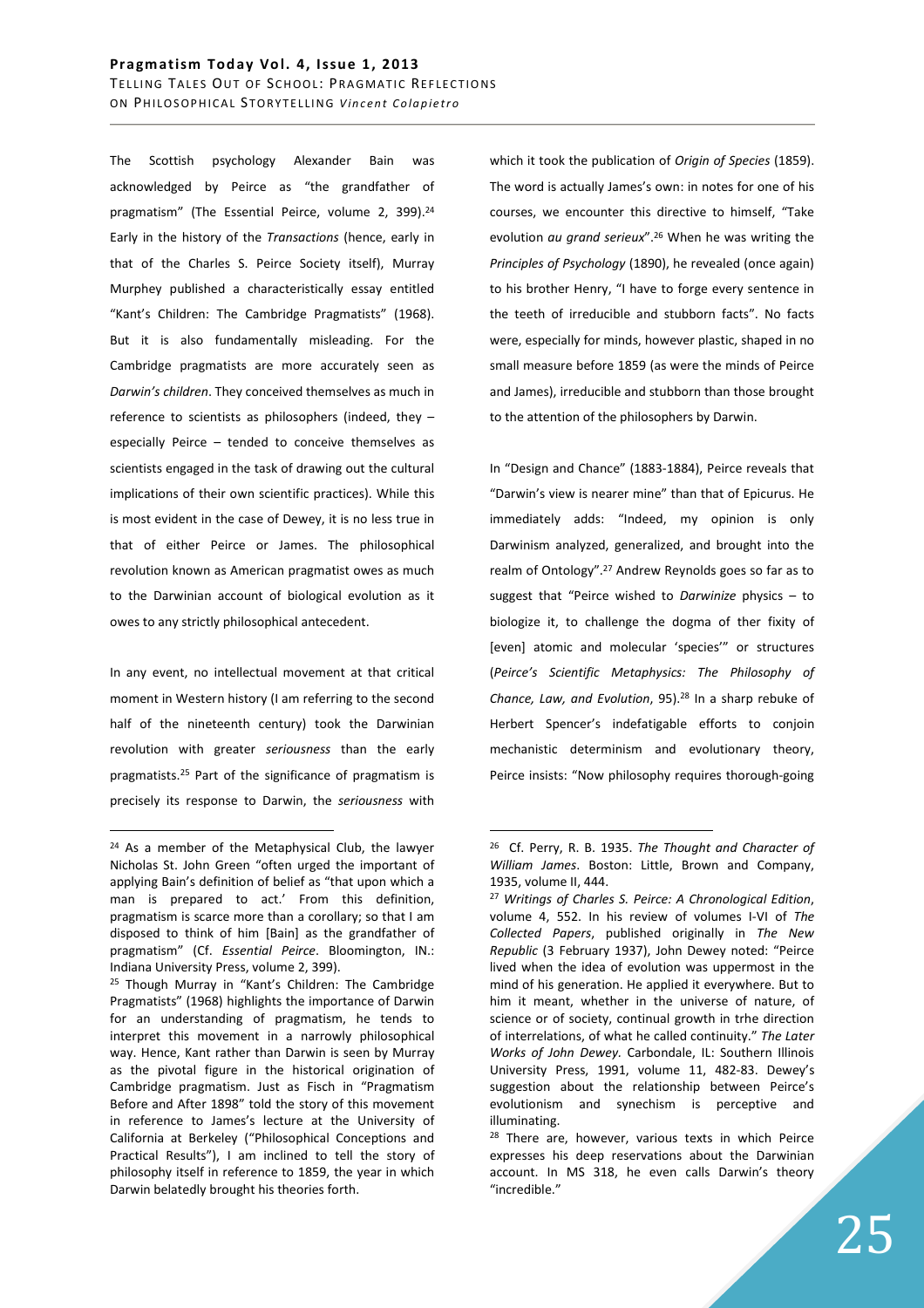evolutionism or none".<sup>29</sup> While Peirce was to some extent a half-hearted Darwinian (again see Wiener), he was unquestionably a thoroughgoing evolutionist.

In one of his notebooks, Darwin wrote:"To study Metaphysics, as they [sic.] have always been studied[,] appears to me like puzzling at astronomy without mechanics. – Experience shows the problem of mind cannot be solved by attacking the citadel itself. – the mind is function of [the] body. – we must bring some *stable* foundation to argue from".<sup>30</sup> This stable foundation is nothing other than an evolutionary approach to the human animal. The most advantageous course is not to attack the citadel of the mind itself, but to study the *somatic* agency of human beings intricately caught up in the ongoing processes of their ambience and, indeed, their own lives.

There is arguably a disciplinary blindness exhibited by professional philosophers to the radical novelty of an intellectual revolution such as that inaugurated by the American pragmatists. Without intending to disparage such philosophers, their tendency to narrate the history of their disciplinary exclusively in terms of philosophers both distorts that history and impoverishes their practice.

What is especially ironic, there has been a marked tendency to interpret pragmatism in terms drawn extensively (sometimes exclusively) from the very traditions the pragmatists were committed to superseding – one might say *deconstructing* (cf. Jacques Derrida, *Positions*).<sup>31</sup> This is nowhere more evident than in reference to Kant. Despite its vogue, especially among Europeans, *transcendental pragmatism* is an oxymoronic expression. In his succinct critique of a magisterial formulation of this impossible position, Klaus Oehler shows just why and where Jürgen Habermas is mistaken in portraying Charles Peirce as a transcendental pragmatist.<sup>32</sup> The implications of this critique extend far beyond Habermas; they reach to this manner of interpreting pragmatism, not just Peirce.

So, once again, I want to insist that the pragmatist approach is not a variant of Kant's transcendental approach, simply with *a prioi* conditions being replaced by natural and historical ones. In this instance, this is an exceedingly limited and imperceptively limiting mode of interpretation. The pragmatists (save Lewis at certain points in his intellectual development) simply were not Kantians; they were – pragmatists. The insistence upon interpreting them as children of Kant, as though this is an *especially* effective way of illuminating their philosophical projects, dooms us to significantly misinterpret Peirce, James, Dewey, Mead, and many others in this tradition.

The extent to which embodiment, sociality, history, tradition, agency, normativity, and a host of other considerations need to be *acknowledged*<sup>33</sup> exposes the

 $\overline{a}$ 

<sup>29</sup> "The Architecture of Theories" in *The Essential Peirce*, volume 1, 289; also *CP* 6.14.

<sup>30</sup> Notebook N 5, October 3, 1838; see Gruber, H. E. 1980. *Darwin on Man*. Chicago: University of Chicago Press, 217.

<sup>&</sup>lt;sup>31</sup> In an interview with Julia Kristeva, first published in 1968, Derrida suggested: "Like the concept of the sign … it [that of structure] can simultaneously confirm and shake logocentric [pragmatists, please hear here

rationalistic] and ethnocentric assuredness. It is not a question of junking these concepts, nor do we have the means to do so. Doubtless it is more necessary, from within semiology [or from within structuralism], to transform concepts, to displace them, to turn them against their presuppositions, to reinscribe them in other chains, and little by little to modify the terrain of our work and thereby produce new configurations; I do not believe in decisive ruptures. … Breaks are always, and fatally, reinscribed in an old cloth that must continually, interminably be undone" (*Positions*, translated by Alan Bass. London: The Athlone Press, 24).

<sup>&</sup>lt;sup>32</sup> Cf. Oehler, "Reply to Habermas," and Habermas, "Peirce and Communication" in Ketner, K. L. ed. 1995. *Peirce and Contemporary Thought: Philosophical Inquirers.* New York: Fordham University Press.

<sup>&</sup>lt;sup>33</sup> "Knowledge is," Ludwig Wittgenstein suggests, "in the end based on acknowledgment" (*On Certainty*, # 378).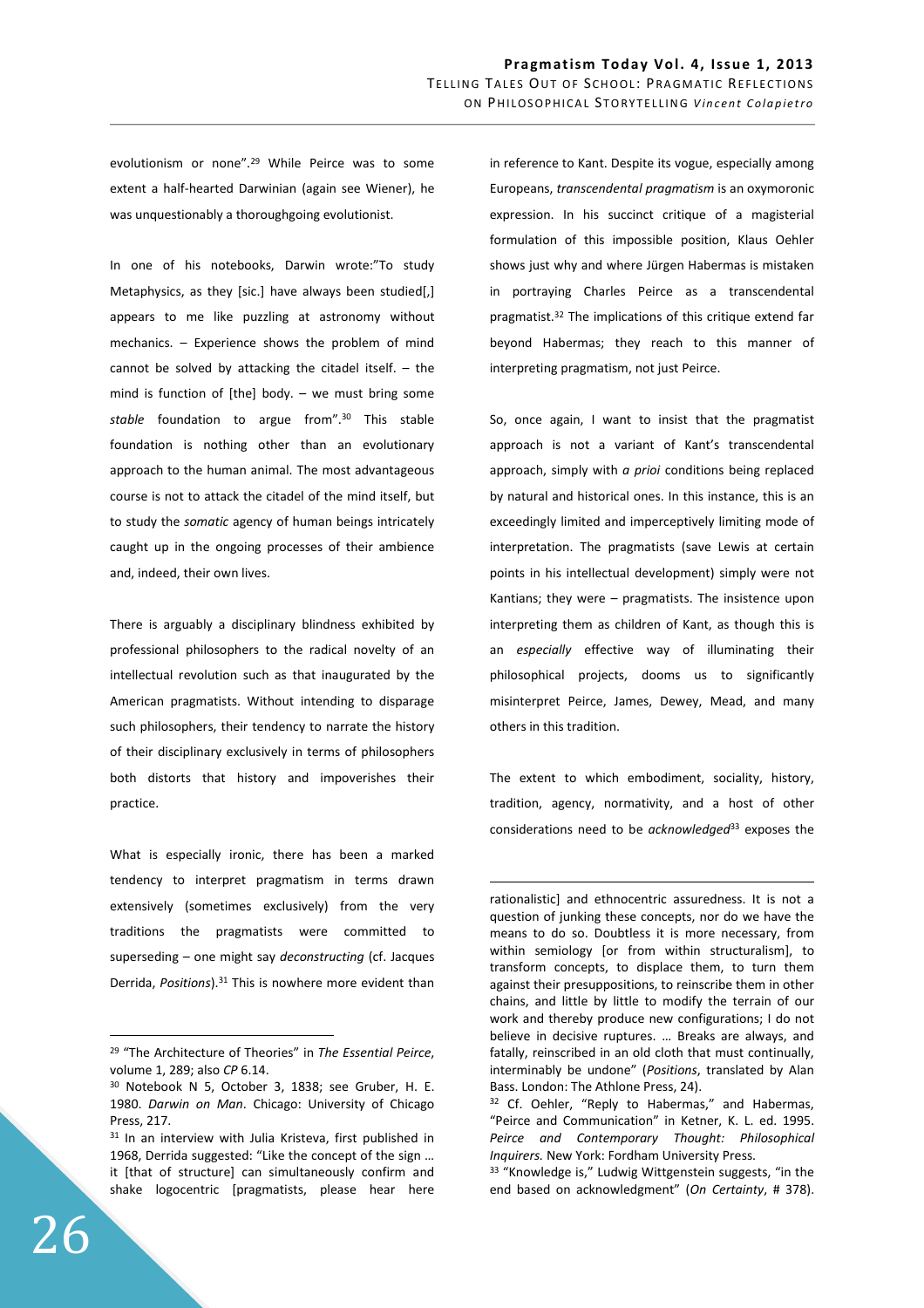bankruptcy (or insolvency) of modernity, including the monumental achievement of Immanuel Kant in synthesizing the defining features of the modern epoch. To recall Bruno Latour's observation, there is a sense – perhaps a multiplicity of senses – in which we have never been modern. But, of greater moment, there have been forces afoot guaranteeing that we are no longer modern. In certain respects, modernity is (as Habermas claims) an unfinished project, an ongoing task. But, in other respects, it is a lost cause. There are moments when I am tempted to think that modernity is thoroughly spent and even its unrealized possibilities are destined (as repetition compulsions) to assume novel forms, forms increasing the distance between the aspirations and ideals of Bacon, Descartes, Locke, and Kant, on the one hand, and *our* aspirations and ideals, on the other. However that might be, American pragmatism marks the sharpest break with European modernity.

## **3.**

It seems so ungracious  $-$  even rude  $-$  to insist upon this point in this context. So, in the interest of geniality, allow me to turn from my polemic regarding philosophical historiography concerning American pragmatism, in order to turn to one of the most delightful stories in the history of pragmatism. On this occasion, in this city, it seems especially appropriate to recall a series of events important for a historically nuanced understanding of the pragmatic movement. When James attended, in 1905 in this city, the Fifth International Congress of Psychology, at which time he met Giovanni Papini and other admirers of pragmatism,<sup>34</sup> he was at the height of

<u>.</u>

his career. He had given in 1898 the address at Berkeley; he had …. He would soon give, first at the Lowell Institute in 1906 and then at Columbia University in 1907, his lectures on pragmatism. In 1909, he would meet Sigmund Freud, Carl Jung, and at Clark University in Worcester, MA. While here at that time he wrote home to his wife.

To repeat a sentence from his letter to his wife Alice: "It has given me a certain new idea of the way in which truth ought to find its way into the world".<sup>35</sup> How do ideas make their way into the way? Is it altogether different today than it was in 1905?

James arrived at the conference here in 1905 solely for the purpose of attending it, but upon arrival he pressed into service.<sup>36</sup> For the next several days, James worked on his presentation, writing it in the language in which he would present it – French! It was entitled *"La Notion de Conscience"* and published later that same year as the lead article in *Archives de Psychologie*. James sent Peirce a copy of this article and Peirce responded by confessing: "When you write in English .. I can seldom satisfy myself that I know what you are driving at … But

Cf. Stanley Cavell, "Knowing and Acknowledging" in *Must we Mean What We Say?* Cambridge: Cambridge University Press, 1976.

<sup>34</sup> "I lunched at the da Vitis .. and," he wrote to his wife Alice on April 30, 1905, "I have been been having this afternoon a very good and rather intimate talk with the little band of 'pragmatists,' Papini, Vailatic, Calderoni, Amendola, etc., most of whom inhabit Florence, publish the monthly journal; 'Leonardo' at their own expense, and carry on a very serious philosophic movement, apparently really inspired by [F. S. C.] Schiller and me …"

<sup>(</sup>*The Letters of William James*, volume II. Boston: The Athlantic Monthly Press, 1920, 226.) Though he went to the conference simply to attend it, he went to Europe for a variety of reasons, apparently most of all to visit the birthplace of philosophy, not having ever been to Athens before.

<sup>35</sup> Perry, R. B. 1938. *The Thought and Character of William James*. Boston: Little, Brown and Company, volume II, 570.

<sup>36</sup> "This morning [April 25] I went to the meeting-place of the Congress to inscribe myself definitely, and when I gave my name, the lady who was taking them almost fainted, saying that all Italy loved me. Or words to that effect, and called in poor Professor de Sanctis, the Vice President or Secretary or whatever, who treated me in the same manner, and finally got me to consent to make an address at one of the general meetings, of which there are four, in place of Sully, Flournoy, Richet, Lipps, and Brentano, who were announced but are not to come. I fancy they have been pretty unscrupulous with their program here, printing conditional futures as categorical ones" (*The Letters of William James*, volume II. Boston: The Athlantic Monthly Press, 1920, 225).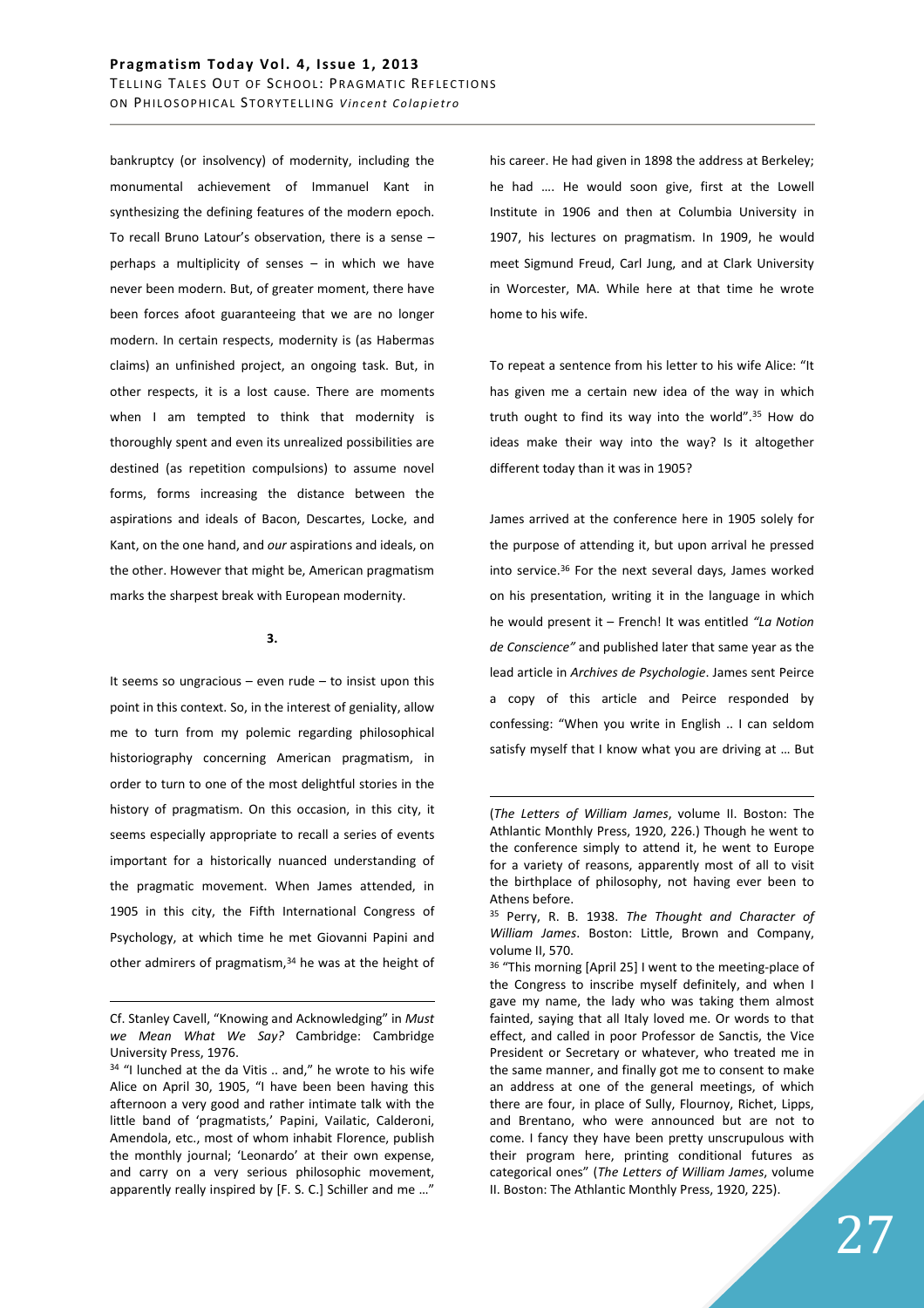now that you are tied down to the rules of French rhetoric, you are perfectly perspicuous; and I wish … that you would consider yourself so tied down habitually".<sup>37</sup> James responded to this suggestion with one of his own: "Your encouragement to me to become a French classic both gratifies and amuses. *I* will if *you* will – we shall both be clearer, no doubt. Try putting your firsts, seconds, and thirds into the Gallic tongue and see if you don't make more converts!"<sup>38</sup>

As this delightful exchange reveals, philosophical friendship can be a thorny affair, even when it is tempered with gentle chiding. The concrete realization of philosophical community – for a number of reasons, I am more inclined to say, philosophical *friendship* – cannot but take the form of a personal exchange. It need not be a face-to-face conversation; it might – and in our time it most likely will – take the form of an electronic conversation. Philosophical truth inserts itself into the historical world in and through intimate relationships between (or among) human beings.

Personal relationships are however always forged in the context of overlapping cultural matrices. Such a context is much like the stories partly constitutive of it, often thwarting the very energies and innovations it generates. Concerning the topic of this session, cultural and institutional inertia all too often works effectively *against* the creative and effective appropriation of the reorienting insights of a philosophical movement, especially one so radically novel and as the pragmatic orientation. What Dewey noted in "Philosophy and Civilization" (1927) needs to be recalled on this occasion: "If American civilization does not eventuate in an imaginative reformulation of itself [and such a reformulation is philosophy in its pragmatic sense<sup>39</sup>], if it merely re-arranges the figures already named and placed, in playing an inherited European game, that fact is itself the measure of the culture which we have achieved".<sup>40</sup>

One of the most singular cultural achievements in human history is the European philosophical tradition, including the intellectual revolution wrought by early modern thinkers. For those exiled from modernity as much by the forces of modernity itself as anything else, however, the "inherited European game" is properly seen as a somewhat optional one. No one should be chastised for devotion to mastering its intricacies, just as no one (especially an American) should be condemned for being no longer preoccupied with re-arranging "figures already named and placed."

**4.** 

I am not unmindful of my own Oedipal impulses in the present context, also of conveying the inevitable impression of being engaged in an embarrassing act of adolescent rebellion. There is, no doubt, truth on both scores. Make no mistake about it: I *am* trying to kill the father, *as father* (i.e., Kant as father). My motive is however not altogether malevolent. I am engaged in this attempt at patricide in order to make it possible to love the old man, to take him *on his own terms* and,

 $\overline{a}$ 

<sup>37</sup> Perry, R. B. 1935. *The Thought and Character of William James*. Boston: Little, Brown and Company, volume II, 433. <sup>38</sup> *Ibid*., 435.

<sup>&</sup>lt;sup>39</sup> "In philosophy," Dewey claims, "we are dealing with

something comparable to the meaning of Atenian civilization or of a drama or a lyric. Significant history is lived in the imagination of man, and philosophy is a further excursion of the imagination into its own prior achievements" (*The Later Works of John Dewey.*  Carbondale, IL: Southern Illinois University Press, 1991, volume 3, 5). "Philosophies which emerge at distinctive periods define the larger patterns of continuity which are woven in effecting the enduring junctions of a stubborn past and insistent future" (*ibid.*, 6). "Philosophy … is a conversion of such culture as exists into consciousness, into an imagination whioch is logically coherent and is not incompatible with what is factually known" (*ibid*., 9).

<sup>40</sup> *Ibid.* He immediately adds: "A deliberate striving for an American Philosophy as such would be only another evidence of the same emptiness and impotency" (*ibid.*).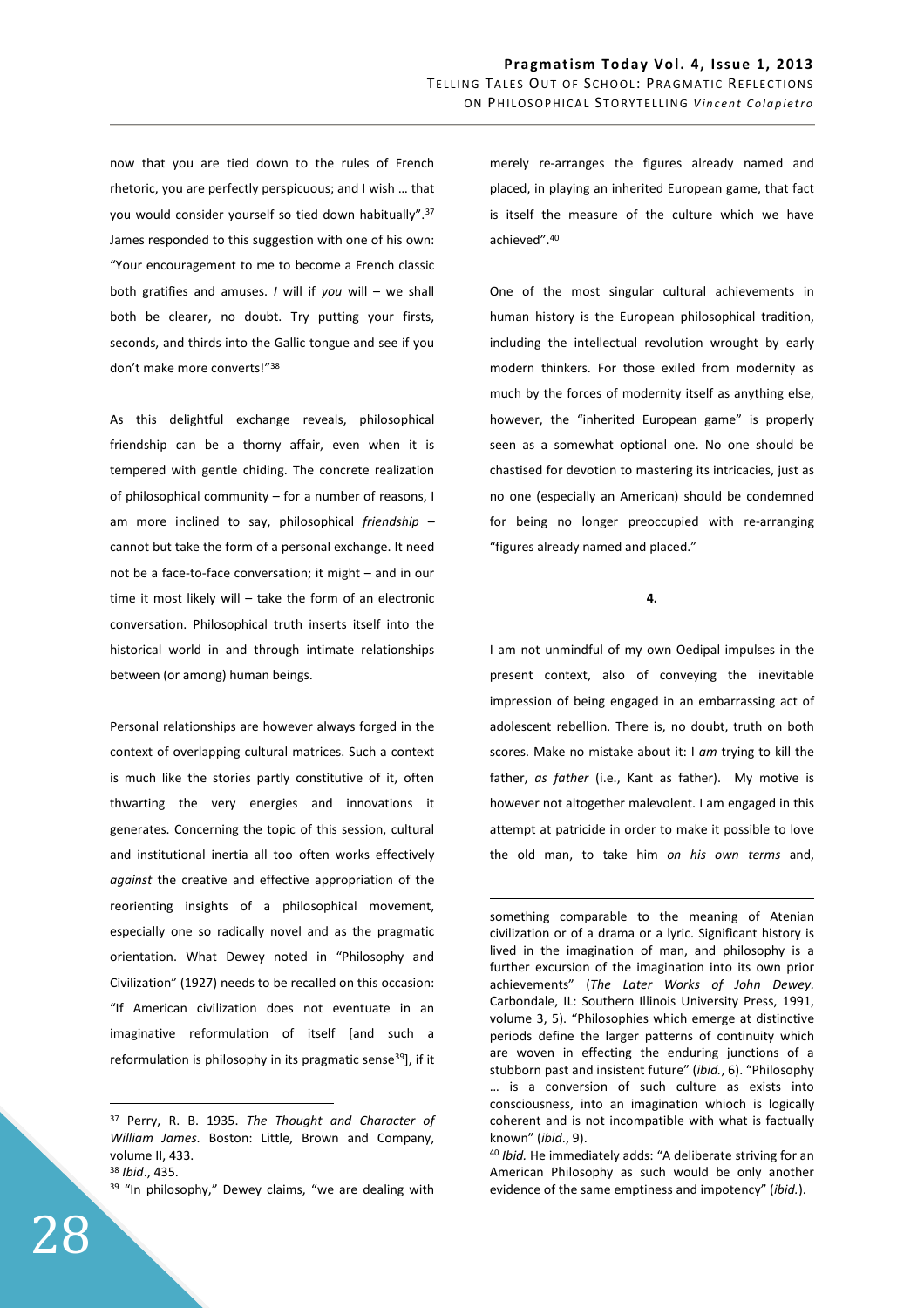moreover, to help him and his more dutiful children to see me as something more than an extension of him. That is, I want my siblings even in their devotion to see me as irreducibly different from anything that has gone before. If he were a musical patriarch and we were initiated into music by playing in his orchestra, who would be the more faithful children after he died – those who play the old man's music in the old man's way or those who transfigure their inheritance? Does not philosophy as much as music suffer from those who themselves suffer from nostalgia? Milan Kundera reminds us that: "The Greek word for 'return' is *nostos*. *Algos* means 'suffering.' So nostalgia is the suffering caused by an unappeased yearning to return". He adds: "In that etymological light nostalgia seems to be something like the pain of ignorance, of not knowing. You are far away, and I don't know what has become of you. My country is far away, and I don't know what is happening there".<sup>41</sup> Even more pertinent to our purpose, Stanley Cavell notes that nostalgia "is an inability to open the past to the future, as if the stranger who will replace you will never find what you have found".<sup>42</sup>

I would now like to make a *constructive* suggestive, though itself one with a polemical implication. If we do turn to, say, Kant or Hegel, in our effort to understand the pragmatists, would we not be better off at this point in the reception and interpretation of pragmatism to consider what has rarely, if ever, been considered – for

 $\overline{a}$ 

example, Kant as the author of *Anthropology from a Pragmatic Point of View* or Hegel's own treatment of anthropology? It is crucial to see that modern European philosophy is far from an insular affair, in particular, far from the insular affair which contemporary philosophers with their typical preoccupations make of "modern philosophy." The conception of philosophy in place was inclusive of fields of inquiry other than philosophy. As exemplified by Kant and Hegel, the philosopher *as philosopher* was required to keep abreast of developments in disciplines other than philosophy. This is everywhere manifest in Hegel's writings, but also everywhere discoverable in Kant's corpus. Philosophy is a site wherein a plurality of disciplines and discourses intersect. If we are to consider pragmatism in the context of modern European philosophy, and if we are to do so in the manner of such paradigmatic figures within European thought as Kant and Hegel, then we need both, in reference to their time and ours, look beyond philosophy.

In his *Philosophical Investigations*, Ludwig Wittgenstein insightfully observed: "A main cause of philosophical disease – a one-sided diet: one nourishes one's thinking with only one kind of example".<sup>43</sup> But we might, prompted by this observation, suggest another cause of such disease – a different form of one-sided diet: one nourishes one's thinking with only one kind of reading. At present, nothing might prove to be more nourishing than the texts of such philosophically literate anthropologists as Tim Ingold and E. Valentine Daniel or similarly literate sociologists as Hans Joas and Margaret Archer.<sup>44</sup>

Hegel was a champion of *Vernunft* who, because of this

<sup>41</sup> Kundera, M. "The Great Return" in *The New Yorker*, May 10, 2002, 96.

<sup>42</sup> Cavell, S. 2005. *Philosophy the Day After Tomorrow.*  Cambridge, MA: Belknap Press of Harvard University Press, 218. This point is made in the context of an essay (in part) about H. D. Thoreau ("Thoreau Thinks of Ponds, Heidegger of Rivers"). The quotation in the body of my paper continues: "Such a negative heritage would be a poor thing to *leave to Walden*'s readers, whom its writer identifies, among many ways, precisely as strangers" (*ibid*.). By implication, the positive heritage is the animating faith (or is it hope? Or is it love? Or is it all three) that the strangers who will come after us will be able to find what we have found.

<sup>43</sup> Ludwig Wittgenstein. *Philosophical Investigations*, trans. G. E. M. Anscombe. New York: Macmillan, 1953, # 593.

<sup>44</sup> In particular, Daniel, E. V. 1996. *Charred Lullabies: Chapters in an Anthropology of Violence.* Princeton, NJ: Princeton University Press, and Ingold, T. 2007. *Lines: A Brief History.* London: Routledge.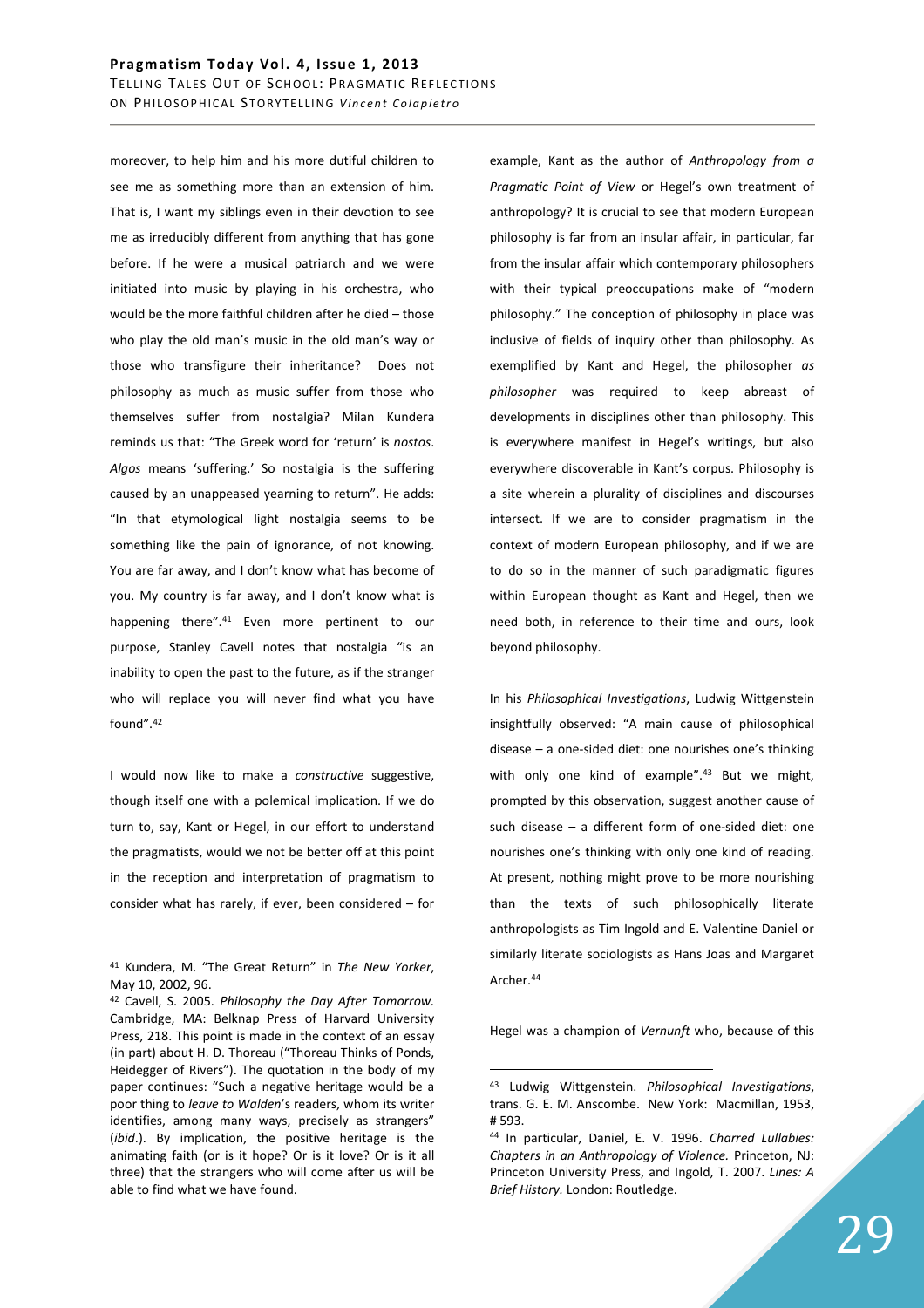commitment as well as events in his life, made a point of exploring the phenomenon of madness (see Hegel's Theory of Madness). Despite his sharp distinction between the strictures of transcendental logic and the disclosures of empirical inquiry, Kant was keen to know what experimentalists were discovering about the heavens, the earth, the elements, plants, and animals. Philosophical thinking nourished exclusively by the excessively restricted diet of philosophical texts was evident no more in the case of Kant, Schiller, and Hegel than in that of Peirce, James, and Dewey. To situate the pragmatists in the context of modern European philosophy, then, might mean seeing them as continuing a philosophical tradition we have failed to honor adequately – seeing them as painstakingly attentive to the actual developments in experimental fields from cosmology to medicine, from cartography to anthropology. Hegel might have been, as Peirce was occasionally – and disparagingly – disposed to say, "a seminary-trained philosopher," but very quickly he evinced the orientation of "a laboratory-trained philosopher," at least, a thinker who valued the hardwon discoveries of observation-based investigations.

We can tell the story of pragmatism in terms of Cambridge old and new, of (say) Peirce and James, on the one hand, and Putnam and Goodman, on the other. Much might be learned from such a narration. Or we can tell the story of Peirce's pragmatism in terms of a transformation of Kant's project or Hegel's. Much too can be learned from such a construal. Or we can take the *logic of inquiry* as our theme and, then, see how various stands of specific inquiries into the general nature of responsible inquiry have been woven together into an utterly fascinating tapestry. With respect to such an undertaking, we might focus on a typically neglected figure – for example, Heinrich Hetrz (1857-1894) – and see how this trained physicist's account of the physical sciences compares with that of Peirce, another trained physicist, also see how his influence upon Wittgenstein shaped that immensely influential philosopher's understanding of science compares to the influence of like-minded German theorists on another truly influential thinker, William James.<sup>45</sup> It would be hard for me to imagine a more exciting or fruitful inquiry, thought this might simply be an indication of the poverty of my imagination!

I have no doubt that I am here engaged in a process of *acting out* and *working through* a complex inheritance.<sup>46</sup> The personal dimensions of philosophical reflection *philosophically* merit attention. Culture is philosophy writ large, while our psyches themselves are (among other things) one of the loci in which the contradictions and conflicts of our cultures play out. But, then, philosophy itself is such a site.

How do we understand our philosophical traditions visà-vis one another, especially when we are variously situated? At bottom, the task of understanding these traditions is inseparable from that of simply understanding one another as human beings. Allow me, at this juncture, to cede space to the voice of James Baldwin. He after all came to Europe to think, not least of all to think about America, because the atmosphere in the country in which he was born was asphyxiating. While Thoreau retreated to the woods to front life, Baldwin and a significant number of others from the United States journeyed here to undertake the same mission. While James might write home … In "Fifth Avenue, Uptown" (1960), Baldwin wrote: "Negroes want to be treated like men: a perfectly straightforward statement, containing only seven words. People who have mastered Kant, Hegel, Shakespeare, Marx, Freud, and the Bible [however] find this statement utterly impenetrable. The idea seems to threaten profound, barely conscious assumptions. A kind of panic paralyzes

<sup>45</sup> See Janik, A. 2001. *Wittgenstein's Vienna Revisited*. New Brunswick, NJ: Transaction Publishers, especially Chapter 7.

<sup>46</sup> Cf. Adorno, T. 1998. "The Meaning of Working Through the Past" in *Critical Models: Interventions and Catchwords*. New York: Columbia University Press.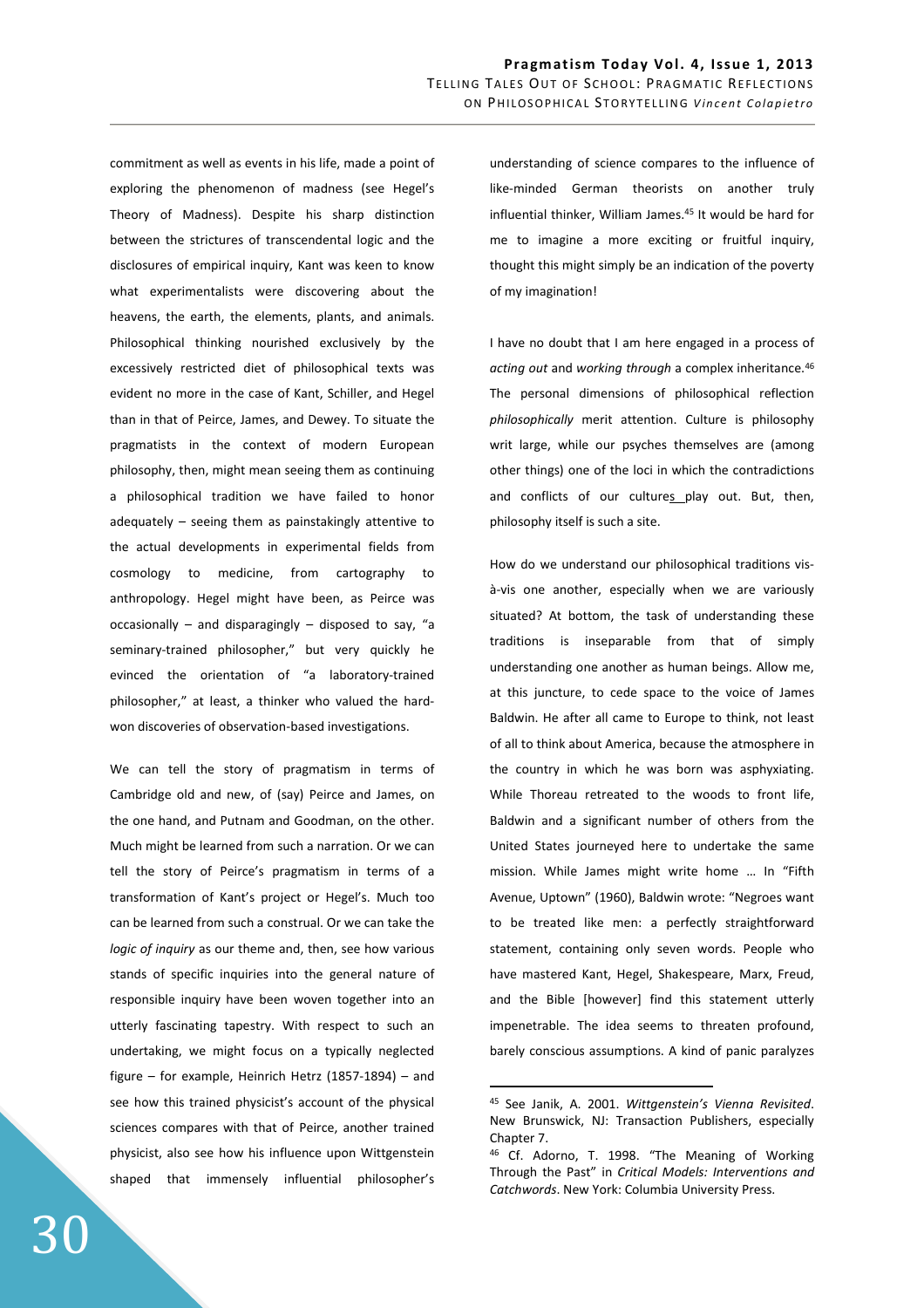their features, as though they found themselves trapped on the edge of a steep place."<sup>47</sup>

In the essay from which I have already quoted, Baldwin suggests – more precisely, *insists*: "A Ghetto can be improved in one way only: out of existence."<sup>48</sup> Some ghettos originate as such; other ones come into being by a process of devolution, a vibrant, open space degenerating into an impoverished, insular one. However a ghetto originates, there is only one way to improve it. A vast, varied country can become a ghetto. A vibrant, multifaceted discipline such as philosophy can also devolve in this direction. Lest I be seen more as a partisan than a philosopher, it is crucial to add: even a movement such as pragmatism can prove to be a ghetto.

Situating pragmatism in the context of modern European philosophy is an indispensable way of working *against* the possibility of pragmatism devolving into a ghetto. But, alas, it also can all too easily become a way of unwittingly contributing to the realization of this possibility. Pragmatism purports to be a philosophy of the streets and (were there very many in the United States) the café, not principally one of the study or classroom. James is quite explicit and, indeed, emphatic about this: "The world of concrete personal experience to which the street belongs is multitudinous beyond imagination, tangled, muddy, painful and perplex. The world to which your philosophy-professor introduces you is simple, clean and noble".<sup>49</sup> Philosophers more often than not have constructed "a classic sanctuary in which the rationalist fancy may take refuge," making of philosophy itself "a refuge, a way of escape… "But I ask you in all seriousness," James continues, "to look abroad on this colossal universe of concrete facts, on their awful bewilderments, their surprises and cruelties, on the

 $\overline{a}$ 

wildness which they show …"<sup>50</sup>

The world of concrete experience is that of human streets in their labyrinthine patterns but also that of at least seemingly empty spaces in both their promising solace and isolating cruelty. As the anthropologist Ingold suggests, to learn is to improve a movement along a way of life.<sup>51</sup>

Philosophy is not charged with the task of erecting an edifice to defy the vicissitudes of time (cf. Peirce). The Eternal City is, in truth, a transitory affair (cf. Freud, "On Transience"). Philosophy, at least as envisioned by the pragmatists, is rather preoccupied with the task *making our way* through the entangling circumstances of the historical present – *this* time seen as a site of confluence and conflict, ruin and reparation. Lionel Trilling,<sup>52</sup> however, offers a somewhat different characterization: "A culture is not a flow, nor even a confluence; the form of its existence is struggle, or at least a debate; it is nothing if not a dialectic. And in any culture there are likely to be certain artists who contain a large part of the dialectic within themselves, their meaning and power lying in their contradictions; they contain within themselves … the very essence of the culture [or the historical present of their riven culture], and the sign of this is that they do not submit to serve the ends of any one ideological group or tendency. It is a significant circumstance of American culture, and one which is susceptible of explanation, that an unusually large proportion of notable writers of the nineteenth century were such repositories of the dialectic of their times; they contained both the yes and the no of their culture…"<sup>53</sup>

<sup>47</sup> Baldwin, J. 1985. *The Price of the Ticket: Collected Nonfiction 1948-1985*. New York: St Martin's Press, 211- 12.

<sup>48</sup> *Ibid.*, 210.

<sup>49</sup> James, W. 1907. *Pragmatism.* New York: Longmans, 17-18.

<sup>50</sup> *Ibid.*, 18.

 $51$  This is the title of a lecture Ingold apparently has given a number of times. One can listen to it on YouTube.

<sup>52</sup> See Cornel West's inclusion of Trilling in his story about pragmatism, "Lionel Trilling: The Pragmatist as Arnoldian Literary Critic". In: *The American Evasion of Philosophy: A Genealogy of Pragmatism.* Madison, WI: The University of Wisconsin Press, 164-81.

<sup>53</sup> See Trilling, L. *The Liberal Imagination: Essays on*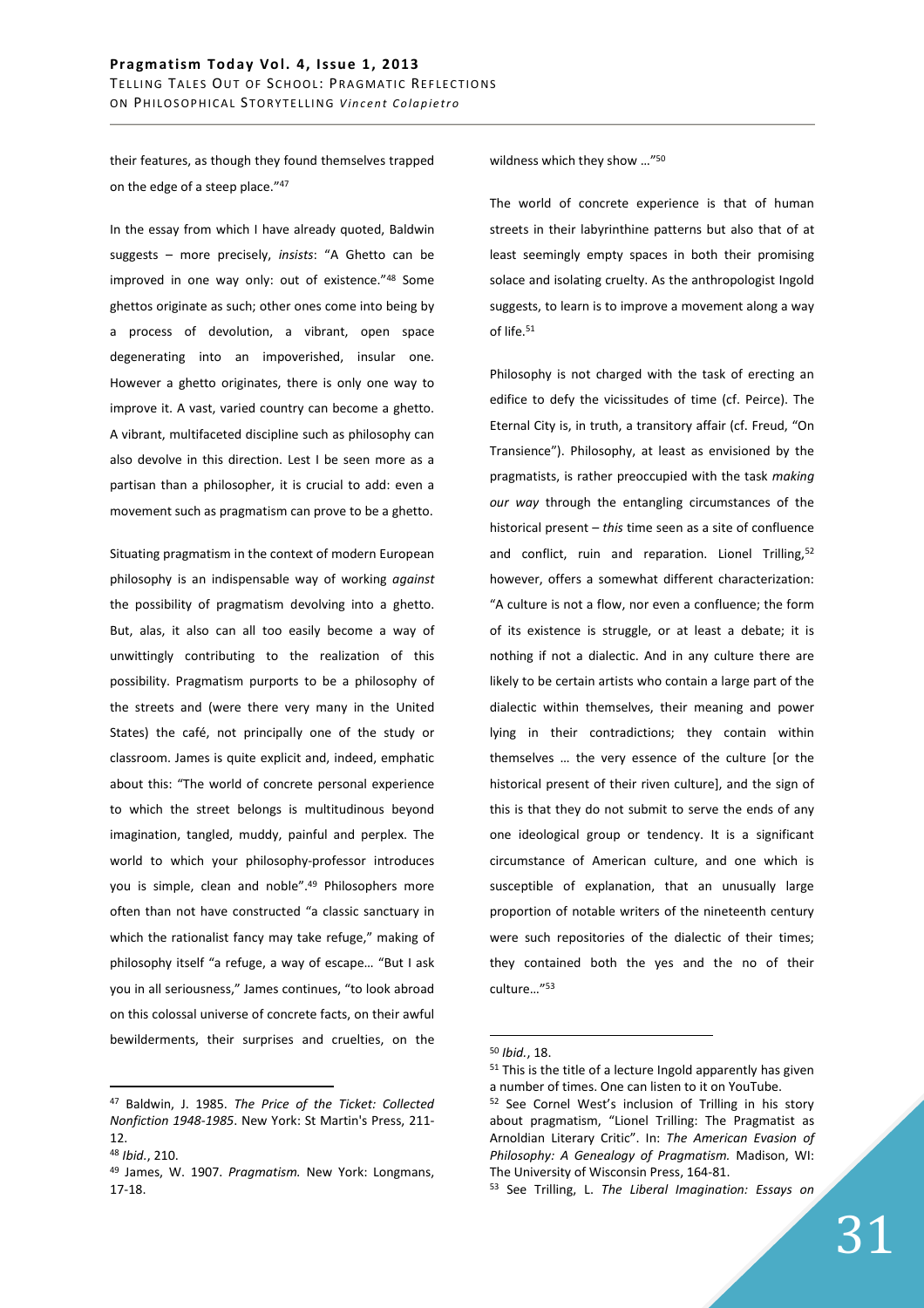About especially any such a time, wherein "yes" and "no" are both constitutive of the present, there can be only partial stories. Many of these simply "run parallel to one another, beginning and ending at odd times." But as this meeting makes evident – indeed, makes possible – these stories often to "mutually interlace and interfere at points." They are frustrated *and* facilitated by these intersections. There is, however, no perspective from which all of these stories might be unified without being distorted or disfigured. To repeat, there is an irreducible plurality of perspectives no less than a countless number of stories themselves. It is as important, if not *more* important, to acknowledge the plurality of perspectives as the innumerability of stories.

The story of pragmatism told in reference to the context of modern European philosophy is, in truth, a vastly extended family of stories bearing witness to irreducibly different lineages of query. History does indeed make bastards of us all; or, more accurately, a detailed knowledge of even the most *respectable* lineages reveals that putative fathers can be familial fictions.

Stories have legs. They travel. They even travel on ships (while crossing the Atlantic Ocean, Peirce wrote a draft of one of the most important documents in the history of pragmatism). Especially in the case of pragmatism, this is as it should be, for pragmatism is after all an ambulatory mode of philosophical thinking (cf. James, "A Word More About Truth" in *The Meaning of Truth*). In a sense, it is an new name for a primordial activity – walking about, though doing so discursively rather than physically. It is a form of discourse – a way of talking – more akin to the movements of the body on a crowded street or overgrown path, a morning saunter or evening promenade, than to any other human activity. "Cognition, *whenever we take it concretely*, means 'ambulation,' through intermediaries, from a *terminus a* 

<u>.</u> *Literature and Society.* New York: The New York Rewiw of Books, 1950, 3.

*quo* to, or towards, a *terminus ad quem*".<sup>54</sup> The termini from which we set out are no more absolutely fixed than the ones toward which we move or at which we arrive. We can pick up the story from Kant – or, further back, from Locke or even Scotus, from Aristotle or even Socrates (cf. Peirce). We can, as Jorge Luis Borges so enchantingly demonstrates, re-arrange the books on the shelves of our libraries in such a way that alternative histories so themselves to be arguably more important than the actual course of historical events. The point from which we pick up the story is not utterly arbitrary, but it is arbitrary in the etymological sense of this word: We decide to begin here, to endow this figure with the status of father. The origins of, and statuses within, our stories are putative and, there, provisional: they may prove themselves to be indispensable for the realization of our purposes, but even more likely they will show themselves to be inadequate in some respects, at least as judged by "the typically perfect mind, the mind the sum of whose demands s greatest, the mind whose criticisms and demands are fatal in the long run".<sup>55</sup>

As you have no doubt noted, I have not so much told a story as engaged in a meta-narrative reflection, both gesturing toward a variety of possible stories and making a case for narrative pluralism. In doing so, I may justly be accused of *acting out*, of not doing what I was assigned to do. How better to be a pragmatist than to take an assignment as an opportunity to do something different from what is expected from, or asked, of oneself? Antecedently fixed purposes are, time and again, transformed – even transfigured – in the course of being pursued. Historically emergent purposes, opening previously undervalued perspectives, stake a claim on our attention and imagination. And this is critical for any *pragmatic* narrative of the pragmatic movement, at least as I am most disposed to tell this story.

<sup>54</sup> James, W. 1909/1997. *The Meaning of Truth.* Amherst, NY: Prometheus Books, 247.

<sup>55</sup> James, W. 1907. *Pragmatism*. New York: Longmans, 23.